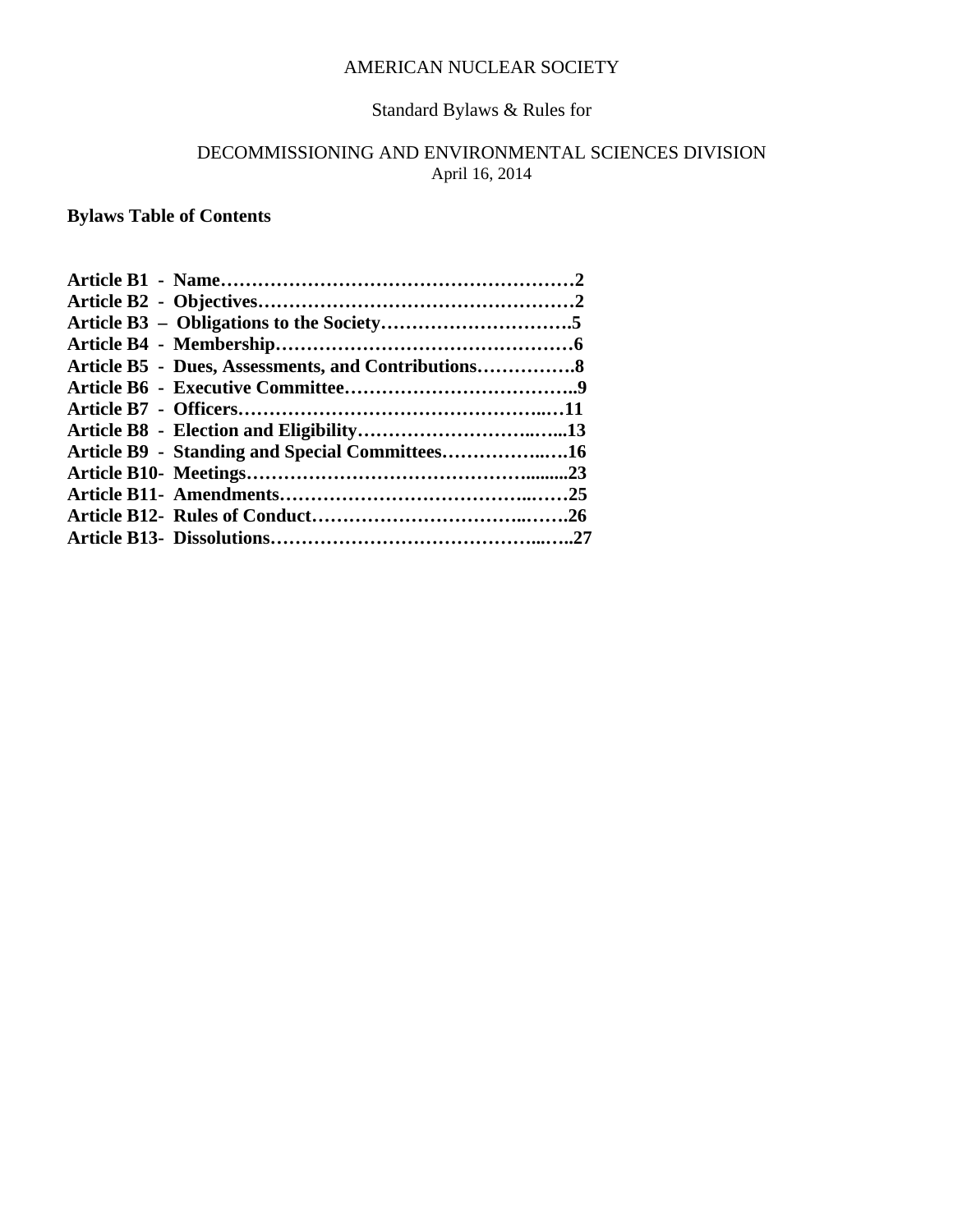| $B1 - Name$<br>1.1 The official designation shall be the<br>Decommissioning and Environmental Services<br>Division (DESD) of the American Nuclear Society,<br>Incorporated, hereinafter referred to as the Division<br>and Society, respectively.                                                                           | $R1 - Name$<br>{A Rule number without text is identical with the<br>corresponding Bylaw.}<br>1.1                                                                                                                                                                                                                                                                                              |
|-----------------------------------------------------------------------------------------------------------------------------------------------------------------------------------------------------------------------------------------------------------------------------------------------------------------------------|-----------------------------------------------------------------------------------------------------------------------------------------------------------------------------------------------------------------------------------------------------------------------------------------------------------------------------------------------------------------------------------------------|
| <b>B2</b> – Objectives                                                                                                                                                                                                                                                                                                      | $R2 - Objectives$                                                                                                                                                                                                                                                                                                                                                                             |
| 2.1 The objectives of the DESD shall be consistent with<br>the objectives of the Society, as set forth in its<br>Certificate of Incorporation and in Article B2 of its<br>Bylaws and Rules, principally, "the advancement of<br>science and engineering relating to the atomic<br>nucleus and of allied sciences and arts". | 2.1                                                                                                                                                                                                                                                                                                                                                                                           |
| 2.2 The Division shall provide, through a group of<br>members of any grade particularly interested in the<br>Division's area of nuclear science or technology, a<br>means to promote the sciences and arts of that area,<br>within the scope of the Society.                                                                | 2.2                                                                                                                                                                                                                                                                                                                                                                                           |
| 2.3 The Division area of nuclear science or technology<br>includes environmental science and its application<br>and all aspects of decommissioning,<br>decontamination and reutilization of nuclear and<br>formerly nuclear installations, materials, facilities,<br>and sites.                                             | 2.3 The Division area of nuclear science or technology<br>includes environmental science and its application and<br>all aspects of decommissioning, decontamination and<br>reutilization of nuclear and formerly nuclear<br>installations, materials, facilities, and sites.                                                                                                                  |
| 2.4 To further its objectives, the DESD shall:                                                                                                                                                                                                                                                                              | 2.4 To further its objectives, the DESD shall:                                                                                                                                                                                                                                                                                                                                                |
| hold meetings, or conduct other activities, in<br>a.<br>accordance with the stated policy of the Society<br>for the presentation and discussion of<br>professional ideas relating to the Division's area<br>of nuclear science or technology;<br>disseminate knowledge and information in the<br>$\mathbf b$ .              | a. Advance those sciences, engineering principles and<br>technologies important to understanding the<br>relationship between nuclear energy facilities and<br>operations and the life-supporting environment of the<br>earth. The Division's principal concerns are the overall<br>environmental impact of nuclear processes and the<br>trade-offs of nuclear technology in relation to other |
| Division's area of nuclear science or technology<br>through discussions, public meetings, electronic<br>media, academic presentations and other means<br>of information exchange;<br>Encourage the formation of closer professional,<br>$\mathbf{c}$ .                                                                      | societal alternatives. Proceedings of DESD activities<br>will be presented in open forum, for consideration by<br>the nation's professional groups and governing bodies.<br>All of DESD's activities will serve the objective of<br>enhancing the welfare of humanity in both the short and<br>long-term. Areas of work in which DESD activities are                                          |
|                                                                                                                                                                                                                                                                                                                             | anticipated include:                                                                                                                                                                                                                                                                                                                                                                          |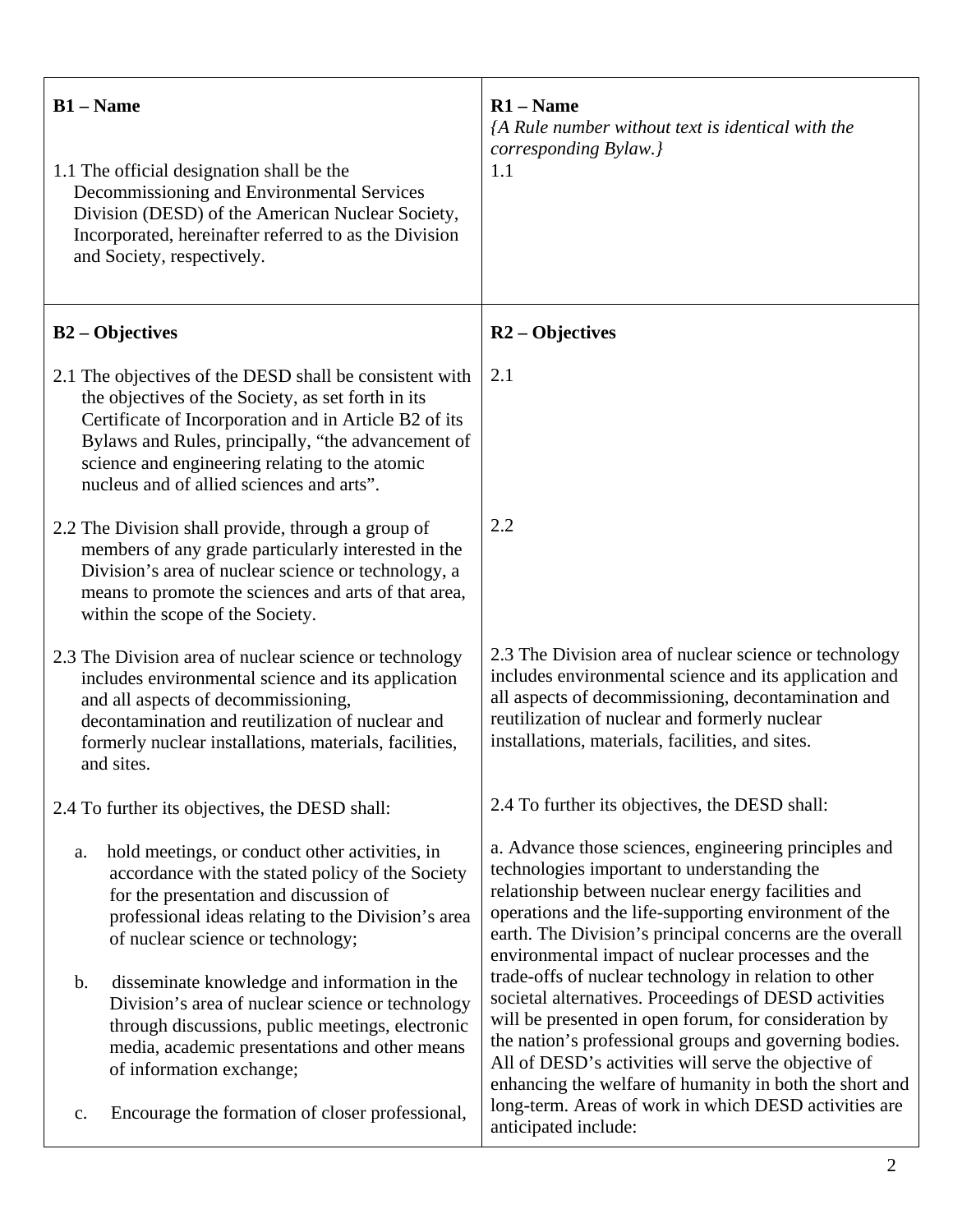and, as appropriate, personal relations among the members.

d. Cooperate with other scientific and professional groups having related objectives.

i. Development and application of improved nuclear energy technology; development of new engineering designs and practices; planning; cost estimating; allocation of funding; preparation of standards and policy statements; and related activities, such as licensing and regulation. The focus of DESD activities will be to encourage sustainable energy supply systems that both protect and enhance our environment, as well as on the transport and waste management methods for safe handling of hazardous radioactive materials.

ii. Encouragement of all science and technology professionals and students to participate in ANS sessions and to join the ANS community.

iii. Dissemination of information on environmental sciences and technologies as a result of DESD activities; especially the proceedings of professional conferences and seminars. Establishment of a current record of policies and trends, and assistance in the integration and proper use of this information in cooperation with other interested industry and academic groups and Divisions of the Society.

b. Hold and sponsor local, regional, and national meetings in accordance with the stated policy of the Society for the presentation and discussion of professional papers and panel discussions relating to environmental science aspects of nuclear energy and the decommissioning, decontamination and reutilization of nuclear installations.

c. Enhance the public knowledge of nuclear energy through the dissemination of information on the environmental aspects of nuclear energy and decommissioning, decontamination, and reutilization fields by discussions, communications, and the presentation of papers.

d. Provide support to the Society's Public Policy Committee in developing Society Position Papers by appointing a DESD Executive Committee member to that committee and participating in the development and review of Society Position Papers related to DESD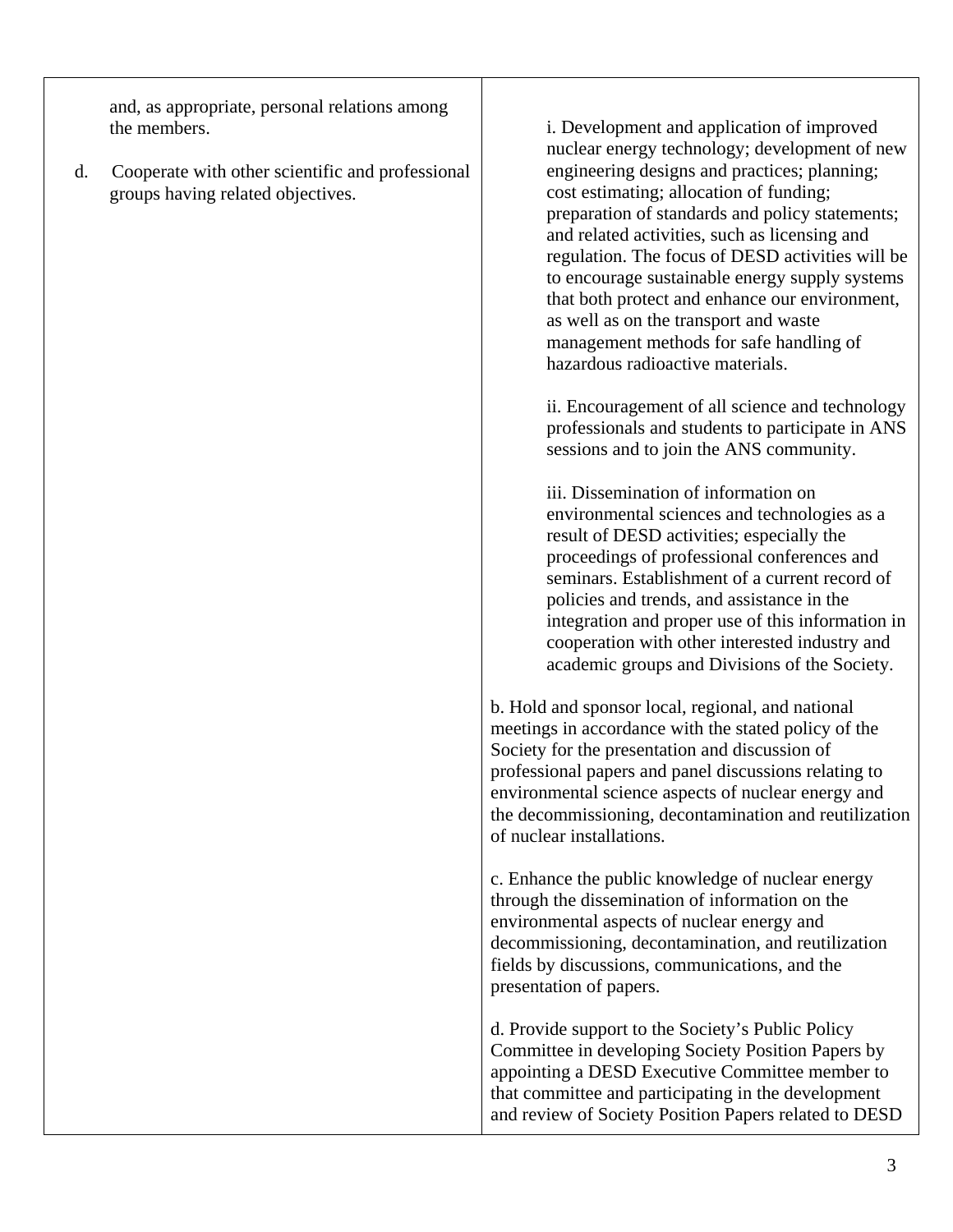| activities.                                                                                                                                                                                                         |
|---------------------------------------------------------------------------------------------------------------------------------------------------------------------------------------------------------------------|
| e. Provide support to the Society's Public Information<br>Committee in the development of public outreach and<br>public information materials by appointing a DESD<br>Executive Committee member to that committee. |
| f. Assist the public in becoming better informed<br>on the decommissioning, decontamination,<br>and reutilization of nuclear installations.                                                                         |
|                                                                                                                                                                                                                     |
|                                                                                                                                                                                                                     |
|                                                                                                                                                                                                                     |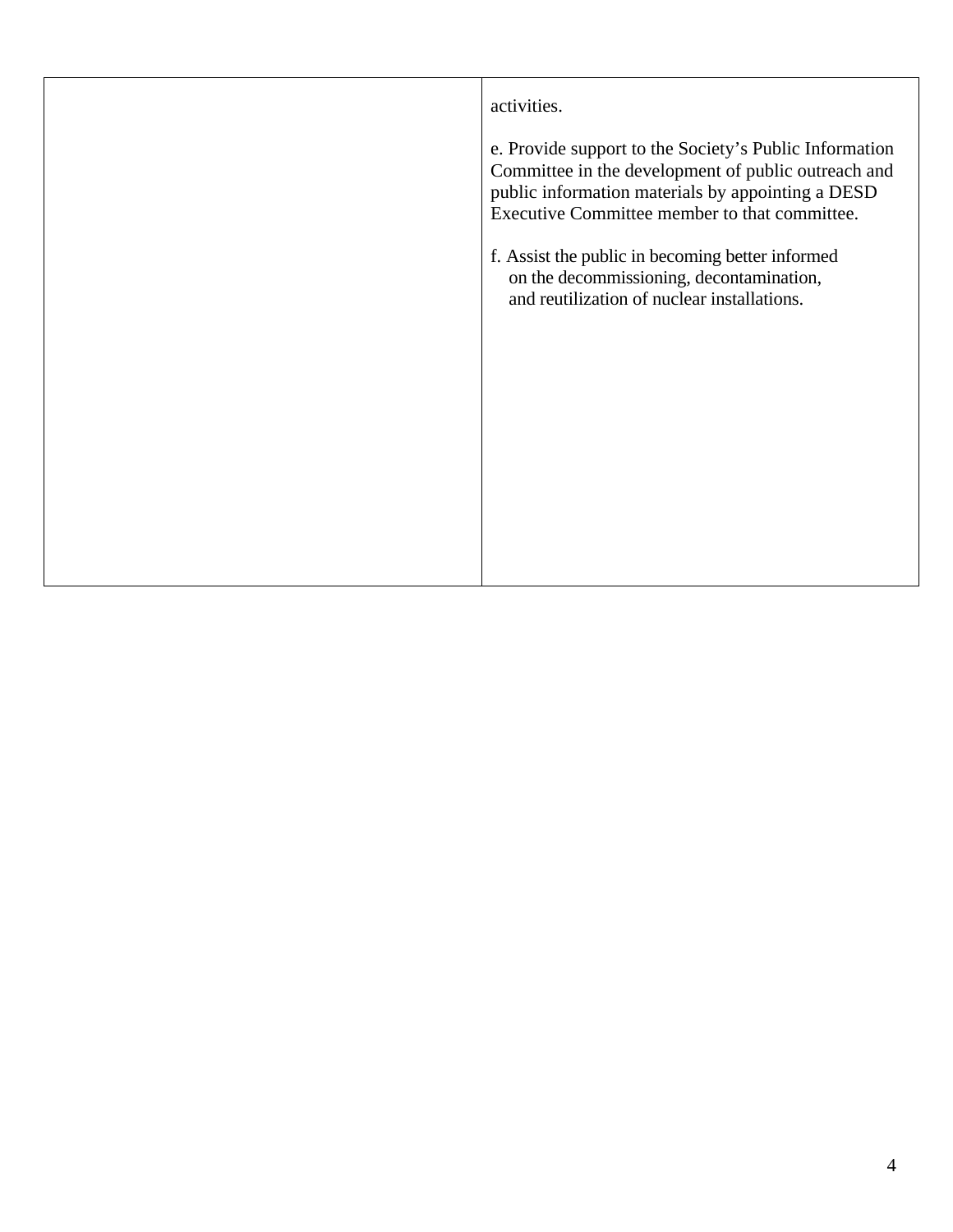| <b>B3</b> – Obligations to the Society                                                                                                                                                                                                                                                                                                                                                                                                                                                                                                        | <b>R3- Obligations to the Society</b> |
|-----------------------------------------------------------------------------------------------------------------------------------------------------------------------------------------------------------------------------------------------------------------------------------------------------------------------------------------------------------------------------------------------------------------------------------------------------------------------------------------------------------------------------------------------|---------------------------------------|
| 3.1 The activities of the Division and its members shall<br>be governed by the provisions of these bylaws<br>which shall be in accord with the provisions of the<br>Certificate of Incorporation and the Bylaws and<br>Rules of the Society. Operation of the Division shall<br>be governed by the laws of incorporation of the<br>Society and their respective Bylaws, Rules,<br>Procedures, and Policies.                                                                                                                                   | 3.1                                   |
| 3.2 In the event of a conflict, the Society's Bylaws,<br>Rules, Procedures, and Policies shall take<br>precedence over the Bylaws and Rules of the<br>Division.                                                                                                                                                                                                                                                                                                                                                                               | 3.2                                   |
| 3.3 The Division shall not have authority to act for or in<br>the name of the Society. No action, obligation, or<br>expression of the Division shall be considered an<br>action, obligation, or expression of the Society as a<br>whole. A statement to the effect that the Division<br>assumes sole responsibility for the contents shall be<br>imprinted on any publication regarding an action,<br>obligation, or expression with respect to the Society,<br>issued by the Division. The Division may use its<br>website for this purpose. | 3.3                                   |
| 3.4 The financial affairs of the Division shall be<br>conducted in such manner that the Division shall be<br>financially independent and shall not rely on<br>support from Society funds, except to the limit<br>budgeted by the Board of Directors for each<br>Division. The Division may meet its financial<br>obligations in accordance with the provisions in<br>Article B5.                                                                                                                                                              | 3.4                                   |
| 3.5 The Division shall not represent any opinion or<br>position in any matter technical or non-technical as<br>being the official position of the Society or any of its<br>subdivisions without prior approval of the Board of<br>Directors.                                                                                                                                                                                                                                                                                                  | 3.5                                   |
| 3.6. The Secretary of the Division shall file with the<br>Executive Director of the Society a copy of the<br>minutes of the Division Executive Committee<br>meetings within thirty (30) days following the<br>meetings date(s) in accordance with $B7.3$ .                                                                                                                                                                                                                                                                                    | 3.6                                   |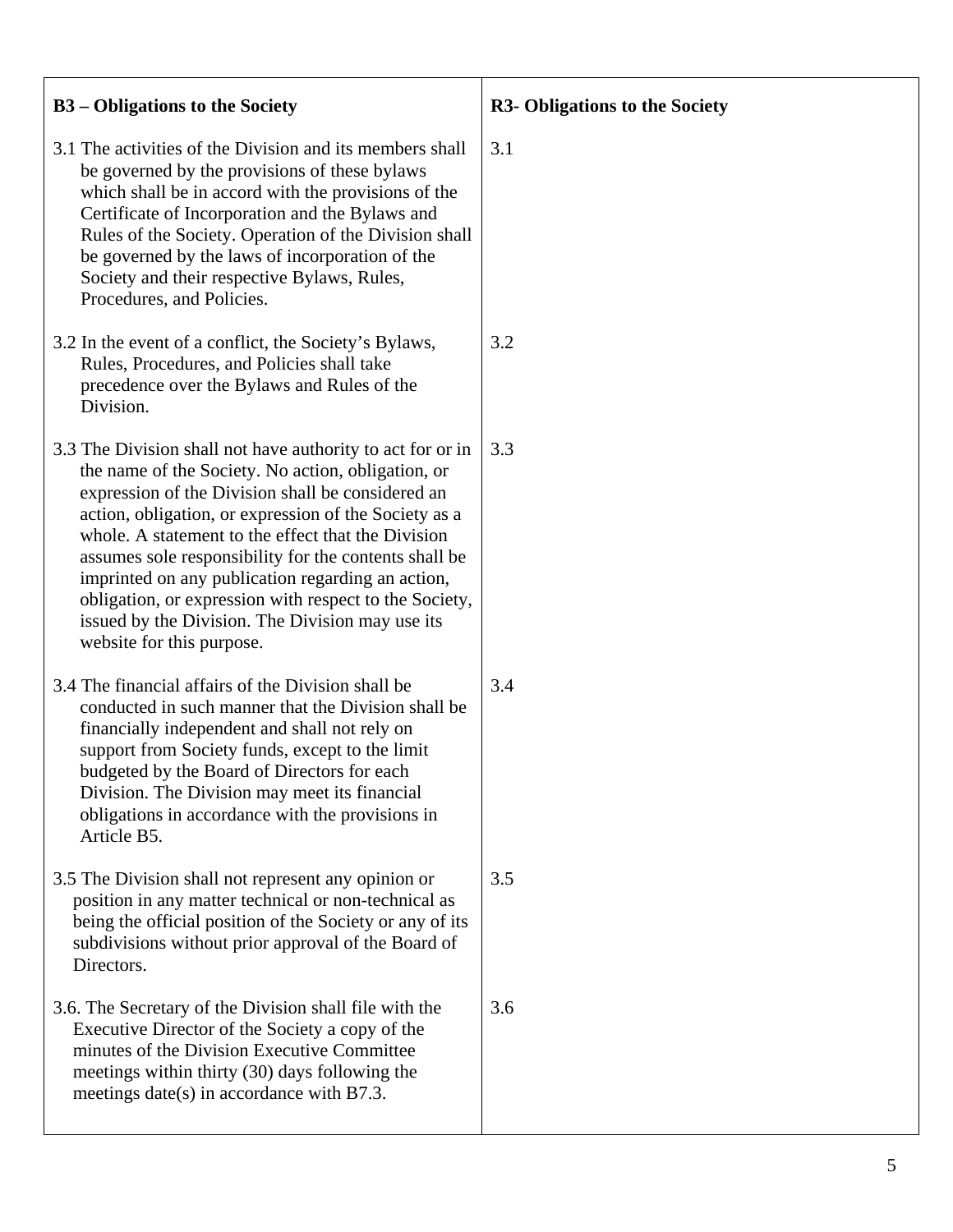| <b>Article B4 - Membership</b>                                                                                                                                                                                                                                                                                                                                                                                                                                                                                                                                                                                                                                                                                            | R4 - Membership                                                                                                                                                                                                                                                                                                                                                                                                                                                                                                 |
|---------------------------------------------------------------------------------------------------------------------------------------------------------------------------------------------------------------------------------------------------------------------------------------------------------------------------------------------------------------------------------------------------------------------------------------------------------------------------------------------------------------------------------------------------------------------------------------------------------------------------------------------------------------------------------------------------------------------------|-----------------------------------------------------------------------------------------------------------------------------------------------------------------------------------------------------------------------------------------------------------------------------------------------------------------------------------------------------------------------------------------------------------------------------------------------------------------------------------------------------------------|
| 4.1 Members in good standing in the Society shall be<br>eligible to become members of the Division.                                                                                                                                                                                                                                                                                                                                                                                                                                                                                                                                                                                                                       | 4.1                                                                                                                                                                                                                                                                                                                                                                                                                                                                                                             |
| 4.2 Student members in good standing in the Society<br>shall be eligible for membership in the Division.<br>As such, they are eligible to vote on Division<br>matters and may serve on the Executive Committee<br>and as Officers in the Division except for the<br>positions of Chair and Vice-Chair.                                                                                                                                                                                                                                                                                                                                                                                                                    | 4.2. Student members in good standing in the Society<br>that elect to become members of the Division, shall be<br>voting members of the Division and may hold the office<br>of Secretary and Treasurer and serve on the Executive<br>Committee in the Division.                                                                                                                                                                                                                                                 |
| 4.3 Society members who desire to become members of<br>the Division shall so indicate on the dues billing<br>form issued annually to all Society members by the<br>Executive Director. Society members desiring to<br>join at other times may do so by notifying the<br>Executive Director and paying the associated fee, if<br>necessary.                                                                                                                                                                                                                                                                                                                                                                                | 4.3                                                                                                                                                                                                                                                                                                                                                                                                                                                                                                             |
| 4.4 Society members who desire to terminate their<br>membership in the Division shall so indicate on the<br>annual dues billing form. Society members desiring<br>to resign at other times may do so by notifying the<br>Executive Director. Upon resignation, the member's<br>name shall be dropped from the Division roster and<br>mailing list.                                                                                                                                                                                                                                                                                                                                                                        | 4.4.                                                                                                                                                                                                                                                                                                                                                                                                                                                                                                            |
| 4.5 The names and addresses of all members initially<br>comprising a Technical Group shall be furnished by<br>its Executive Committee to the Executive Director<br>of the Society. Initial Executive Committee<br>membership of new Technical Groups is enumerated<br>in Section B6.2.                                                                                                                                                                                                                                                                                                                                                                                                                                    | 4.5                                                                                                                                                                                                                                                                                                                                                                                                                                                                                                             |
| 4.6. At the discretion of the Executive Committee, the<br>Division may enroll non-Society members as<br>"Division Participants" for a non-renewable period<br>of up to two years. Division Participants shall be<br>"non-Society" members who qualify by submitting<br>an application and paying a fee of an amount and via<br>a path approved by the Executive Committee of any<br>Professional Division, voluntarily choosing to enroll<br>them. Division Participants may be entitled: 1) to<br>receive newsletters and notices of activities of the<br>Division and 2) to participate as non-Society<br>members in Division activities excluding voting and<br>holding elective or appointed offices in the Division. | 4.6 The Division encourages the involvement of<br>Division Participants. Division Participants need not<br>meet the education and experience requirements that<br>are established for accredited membership in the<br>Society. Unless otherwise specified by the Society, a<br>simple letter of request may suffice as an application<br>for Division Participant status. The Executive<br>Committee shall set dues and conditions of Participant<br>status upon recommendation by the Membership<br>Committee. |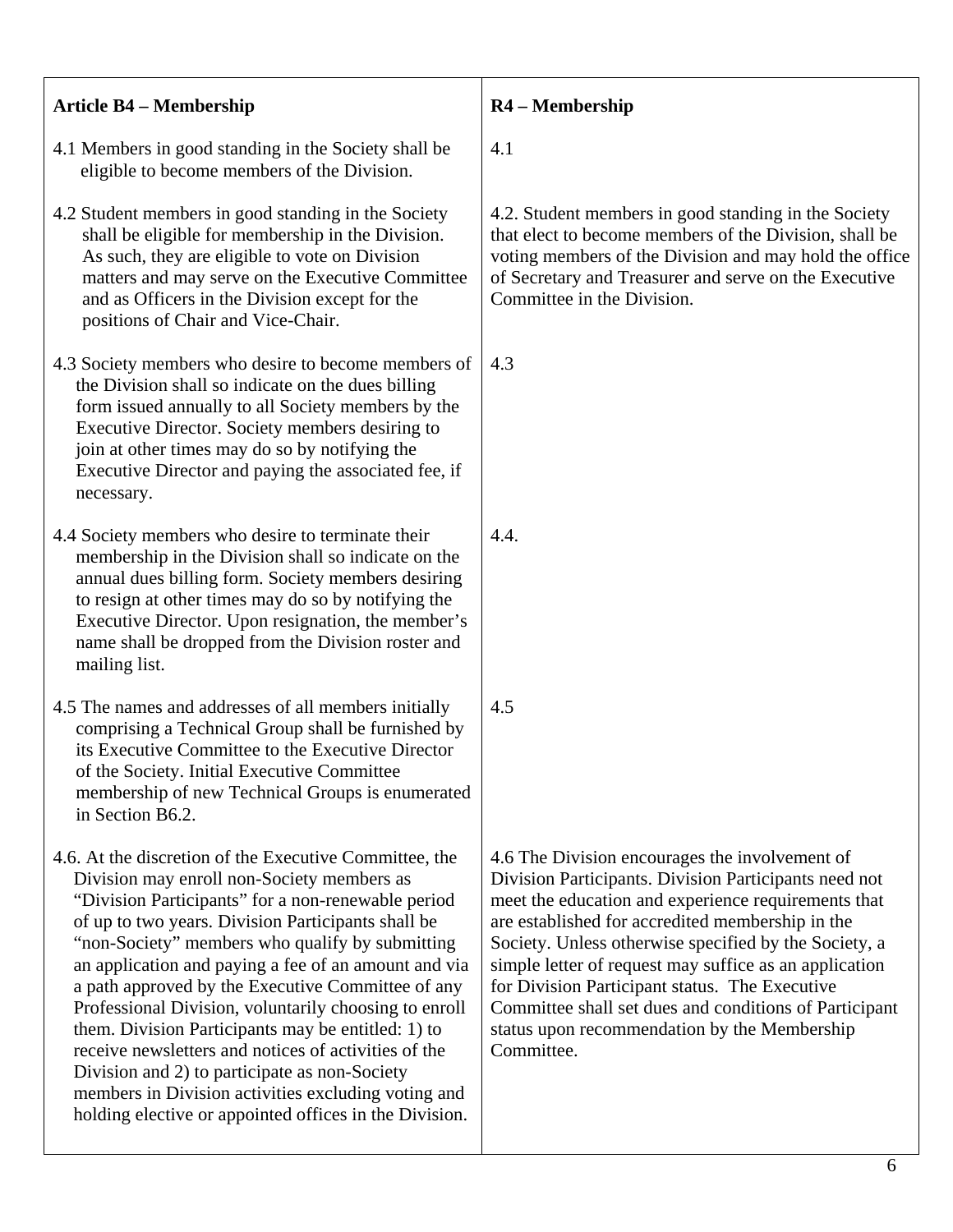| Division Participants shall be encouraged to apply<br>for Society membership. |  |  |
|-------------------------------------------------------------------------------|--|--|
|                                                                               |  |  |
|                                                                               |  |  |
|                                                                               |  |  |
|                                                                               |  |  |
|                                                                               |  |  |
|                                                                               |  |  |
|                                                                               |  |  |
|                                                                               |  |  |
|                                                                               |  |  |
|                                                                               |  |  |
|                                                                               |  |  |
|                                                                               |  |  |
|                                                                               |  |  |
|                                                                               |  |  |
|                                                                               |  |  |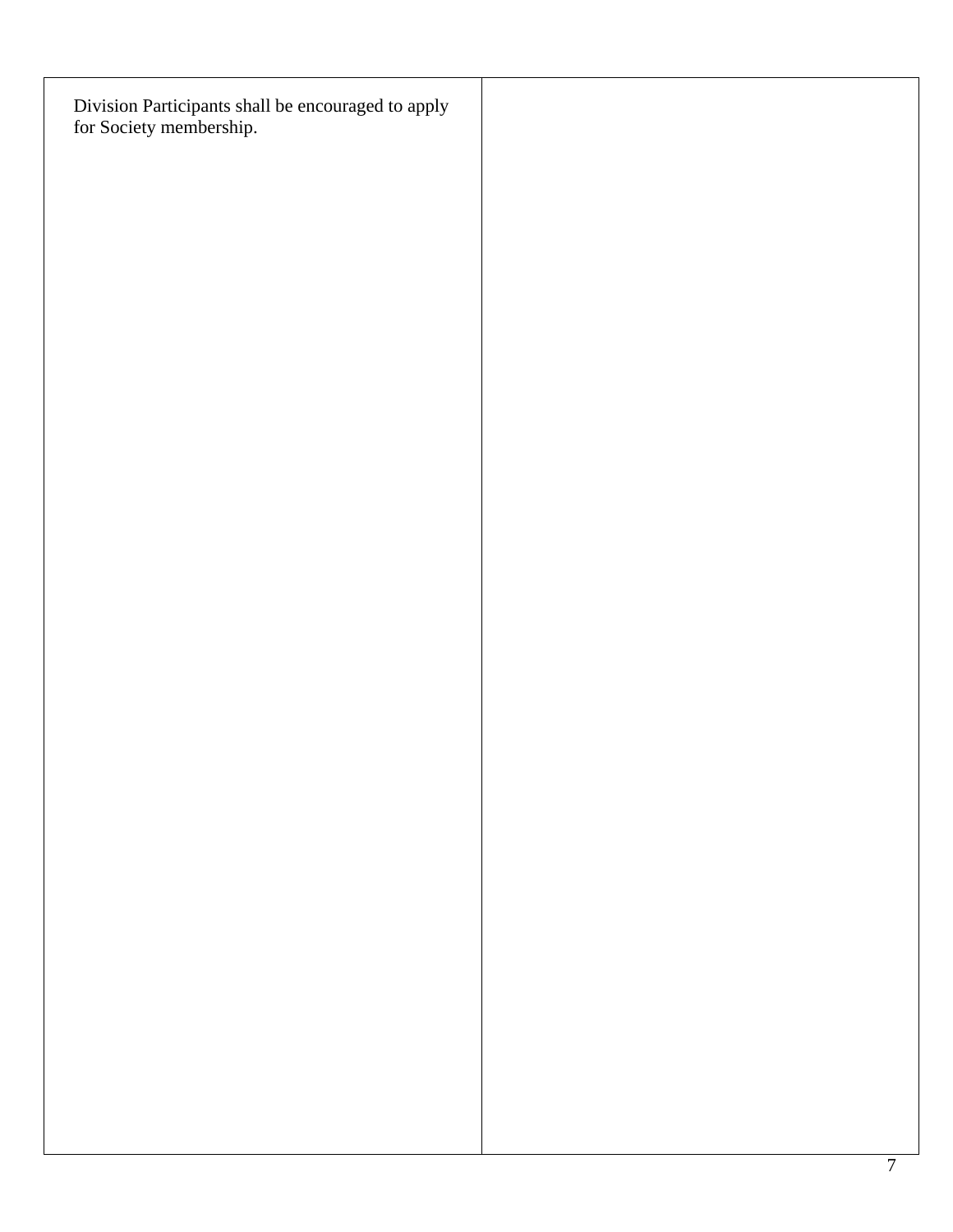| <b>B5-Dues, Assessments, and Contributions</b>                                                                                                                                                                                                                                                                                                                                                               | <b>R5</b> – Dues Assessments and Contributions                                                                                                                                                 |
|--------------------------------------------------------------------------------------------------------------------------------------------------------------------------------------------------------------------------------------------------------------------------------------------------------------------------------------------------------------------------------------------------------------|------------------------------------------------------------------------------------------------------------------------------------------------------------------------------------------------|
| 5.1 The Division may collect dues from its members as<br>provided in these Rules and Bylaws. The dues for<br>membership in the Division shall be shown on the<br>annual statement sent to each member of the Society<br>by the Executive Director.                                                                                                                                                           | 5.1 The ANS Board of Directors has established that<br>each division will have available an approved allocation<br>per member of the Division to be used at the discretion<br>of the Division. |
| 5.2 The Division may levy special and reasonable<br>assessments to implement the sponsorship of special<br>or topical meetings when authorized by affirmative<br>vote of not fewer than two-thirds $(2/3)$ of the<br>members present at a regular or special meeting<br>called as provided in these Bylaws.                                                                                                  | 5.2                                                                                                                                                                                            |
| 5.3 The Division may also accept non-compulsory<br>financial contributions, but solicitation and<br>acceptance of such contributions shall be subject to<br>the written approval by the Board of Directors and<br>the Executive Director.                                                                                                                                                                    | 5.3                                                                                                                                                                                            |
| 5.4 The funds derived from these and from any other<br>authorized sources shall be disbursed for the<br>Division by the Executive Director of the Society in<br>response to requests from the Treasurer and Chair<br>and in accordance with the annual operating budget<br>prepared by the Finance Committee of the Division<br>and subject to the limitation stipulated in Article<br>B3.4 of these Bylaws. | 5.4                                                                                                                                                                                            |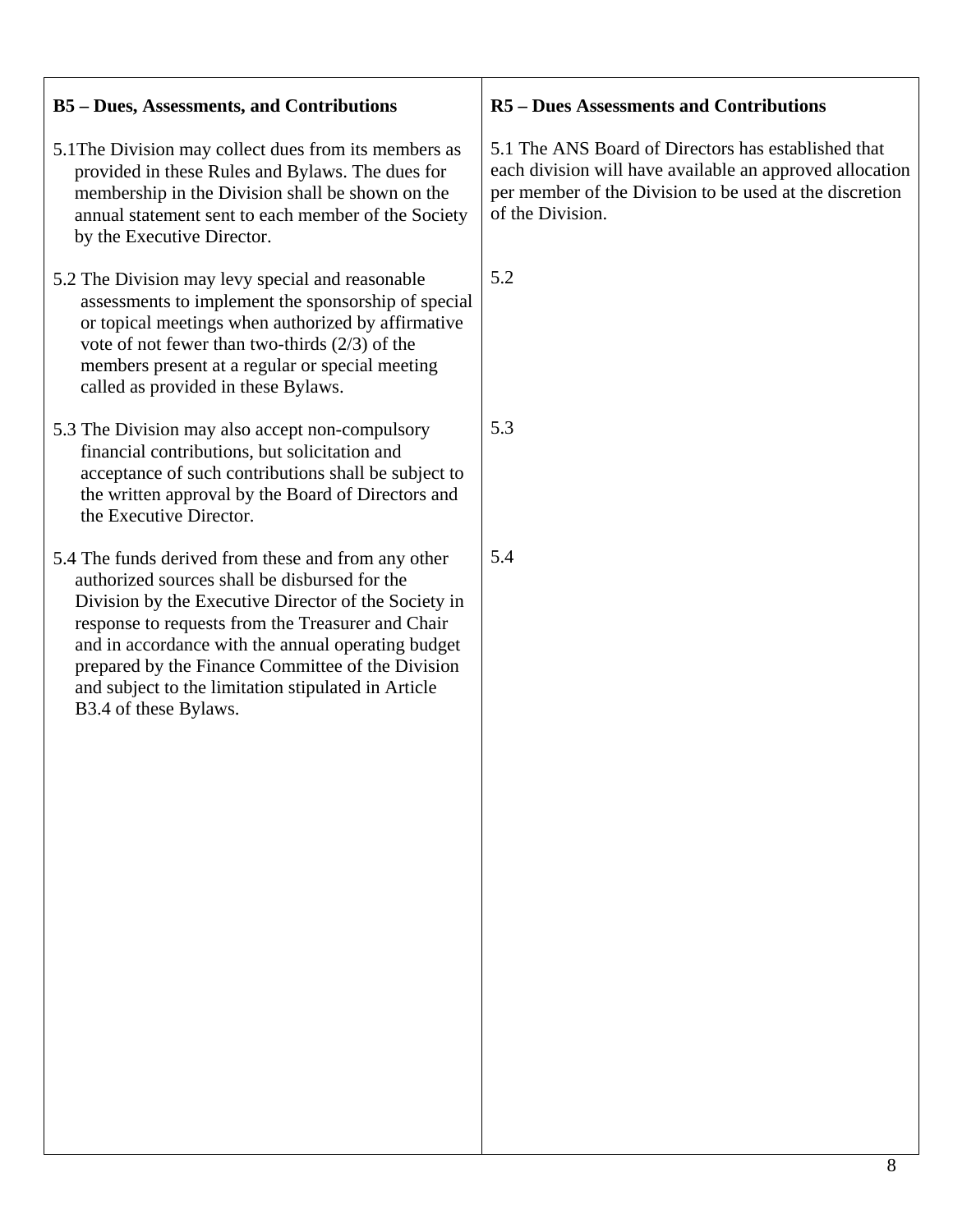#### **B6 – Executive Committee**

- 6.1 The Division shall be managed by an Executive Committee. This committee shall constitute the governing body of the Division and shall have power to act for the Division in all matters, subject to these Bylaws and to the Certificate of Incorporation and the Bylaws and Rules of the Society.
- 6.2 The Executive Committee of the Division shall consist of not fewer than six (6) members. The members, elected at large, other than the officers shall have terms not exceeding four (4) years, and the term designated for each shall commence at the close of the Annual Meeting of the Society and shall be such as to maintain effective continuity of experience in conducting the affairs of the Division and in performing the duties of the Executive Committee. The Chair of the Division most recently retired shall be an ex officio member, with voting privileges. The Chair of the Professional Divisions Committee of the Society shall be an ex officio member without vote. The Chair of the Division shall be the Chair of the Executive Committee, and the other officers, as defined in Articles B7.2, B7.3, B7.4, and B7.5, shall also serve on the Executive Committee. A quorum shall be a majority of the voting members of the Executive Committee.

 For a Technical Group, the initial Executive Committee shall be composed of not fewer than six (6) members elected by the petitioners. This committee shall be subject to approval by the Professional Divisions Committee and by the Board of Directors at the time of approval for organization. The initial Executive Committee of the Division shall be the Executive Committee of the predecessor Technical Group.

6.3Any vacancy among the officers or on the Executive Committee occurring during their terms shall be filled by appropriate action of the Executive Committee until the next regular election, except that a vacancy in the office of Chair shall be filled by the Vice-Chair (the designated Chair-Elect if

**R6 – Executive Committee** 

6.1

6.2 The Executive Committee of the Division shall consist of the four (4) officers of the Division, the immediate past chair, and twelve (12) other elected members, including one international representative. Care will be taken to provide a balance of discipline representation reflecting the members. The members, elected at large, other than the officers shall have terms not exceeding four (4) years, and the term designated for each shall commence at the close of the Annual Meeting of the Society and shall be such as to maintain effective continuity of experience in conducting the affairs of the Division and in performing the duties of the Executive Committee. The Chair of the Division most recently retired shall be an ex officio member, with voting privileges. The Chair of the Professional Divisions Committee of the Society shall be an ex officio member without vote. The Chair of the Division shall be the Chair of the Executive Committee, and the other officers, as defined in Articles R7.2, R7.3, R7.4, and R7.5, shall also serve on the Executive Committee. A quorum shall be a majority of the voting members of the Executive Committee.

6.3 Any vacancy among the officers or on the Executive Committee occurring during their terms shall be filled at the discretion of the Chair with the concurrence of the Executive Committee for the unexpired term. However, a vacancy in the office of Chair shall be filled by the Vice Chair, who shall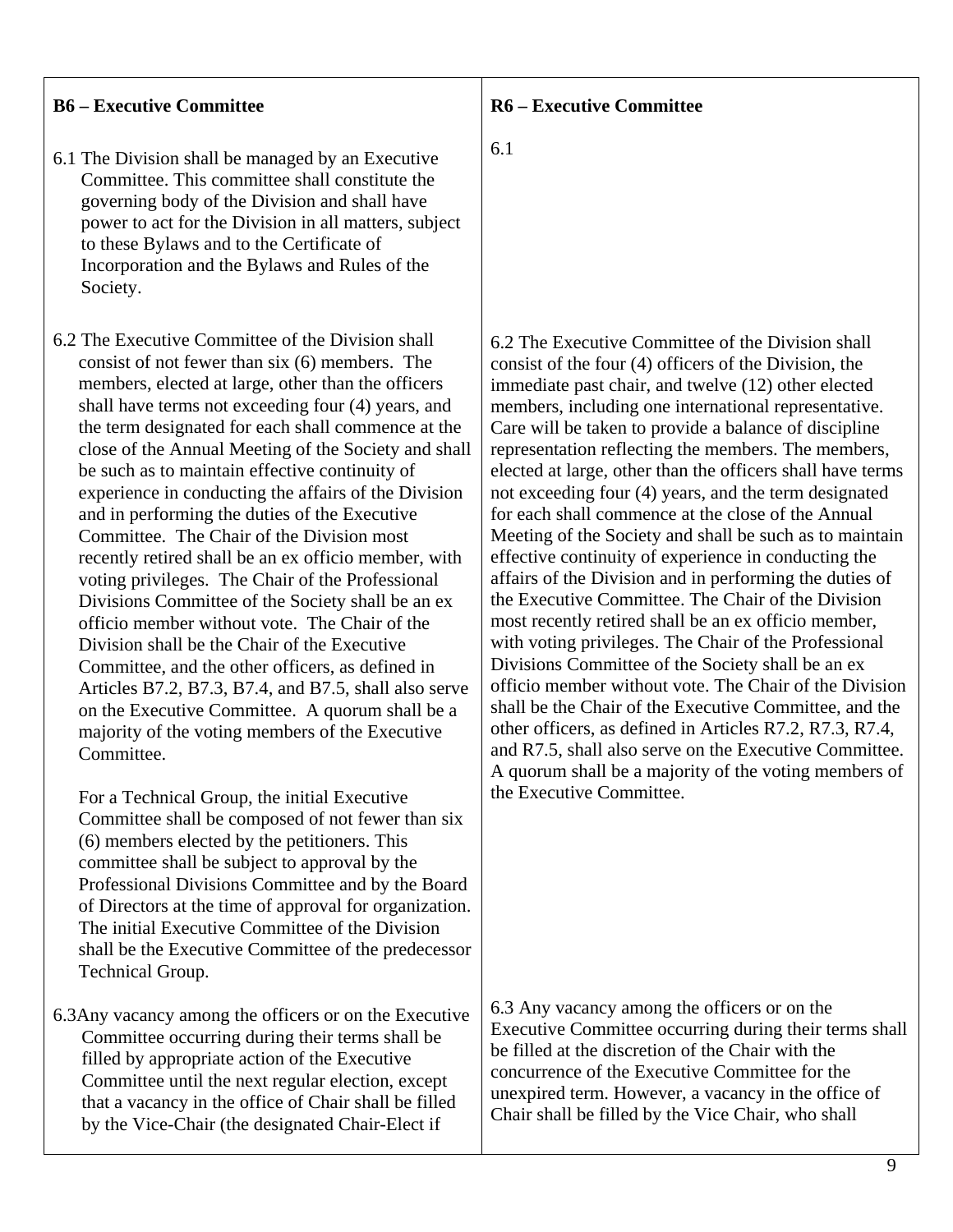there is more than one Vice-Chair), who shall continue also to perform the duties of Vice-Chair until installed as Chair for the following year.

- 6.4 The Executive Committee may remove members missing more than two (2) consecutive meetings, unless appropriate reasons are provided for missing such meetings.
- 6.5 In order to provide for handling the affairs of the Professional Division, the Executive Committee shall prepare and adopt, in connection with these Bylaws, suitable Rules. Professional Division Rules, and proposed changes to them, must be reviewed for consistency with Society Bylaws and Rules by the Bylaws and Rules Committee of the Society. A copy of such Rules shall then be filed with the Executive Director of the Society. The procedure for amending the Rules shall be specified in the Rules.
- 6.6 The Executive Committee shall meet at least twice each year, once during the Annual Meeting and once during the Winter Meeting of the Society, or as appropriate. Other meetings (e.g., at Divisionsponsored Topical Meetings) or teleconferences, email communications, and by other appropriate medium of the Executive Committee may be called at any time by the Chair, or at the request of any three or more members of the Committee.
- 6.7 Voting shall be by an appropriate voting system, under the general procedure stipulated for voting and for handling the ballots in the Bylaws and Rules of the Society. The Executive Director shall declare elected to each position the candidate receiving the most votes for that position. If a tie occurs, the Division shall resolve the tie by a vote of the members of the Executive Committee. The elected candidates shall be installed and their terms of office shall commence at the close of the Annual Meeting of the Society.

continue also to perform the duties of Vice Chair until installed as Chair for the following year. An individual appointed to fill a vacancy on the Executive Committee shall serve for the remainder of the original term.

6.4 An affirmative vote by two-thirds  $(2/3)$  of the Executive Committee members is required to remove, for non-attendance or other good cause, an Officer from office or an elected member from the Executive Committee.

6.5 Amendment to Division Rules:

a. Amendments to the Division Rules may be proposed at any regular meeting of the Executive Committee. b. Any proposed amendment shall be forwarded to the Society Bylaws and Rules Committee for Society review and approval following approval of two thirds (2/3) of the members of the Division Executive Committee.

c. Following review by the Bylaws and Rules Committee, a proposed amendment shall be presented to the members of the Division for a vote. Voting may take place at any meeting attended by a quorum of qualified voters of the Division provided that a written notice of the meeting, together with the text of the proposed amendment and of any existing articles thereby affected, has been mailed to the members by the secretary at least ten (10) days prior to the meeting. Division approval of a proposed amendment shall require the affirmative votes of no fewer than twothirds (2/3) of the members voting.

# 6.6.

6.7 Voting shall be by an appropriate voting system, under the general procedure stipulated for voting and for handling the ballots in the Bylaws and Rules of the Society. The Executive Director shall declare elected to each position the candidate receiving the most votes for that position. If a tie occurs, the Division shall resolve the tie by a vote of the members of the Executive Committee. The elected candidates shall be installed and their terms of office shall commence at the close of the Annual Meeting of the Society before the meeting at which the vote will be taken. Voting may also take place by letter ballot provided at least (30) days are allotted between ballot distribution and the specified closing date for return.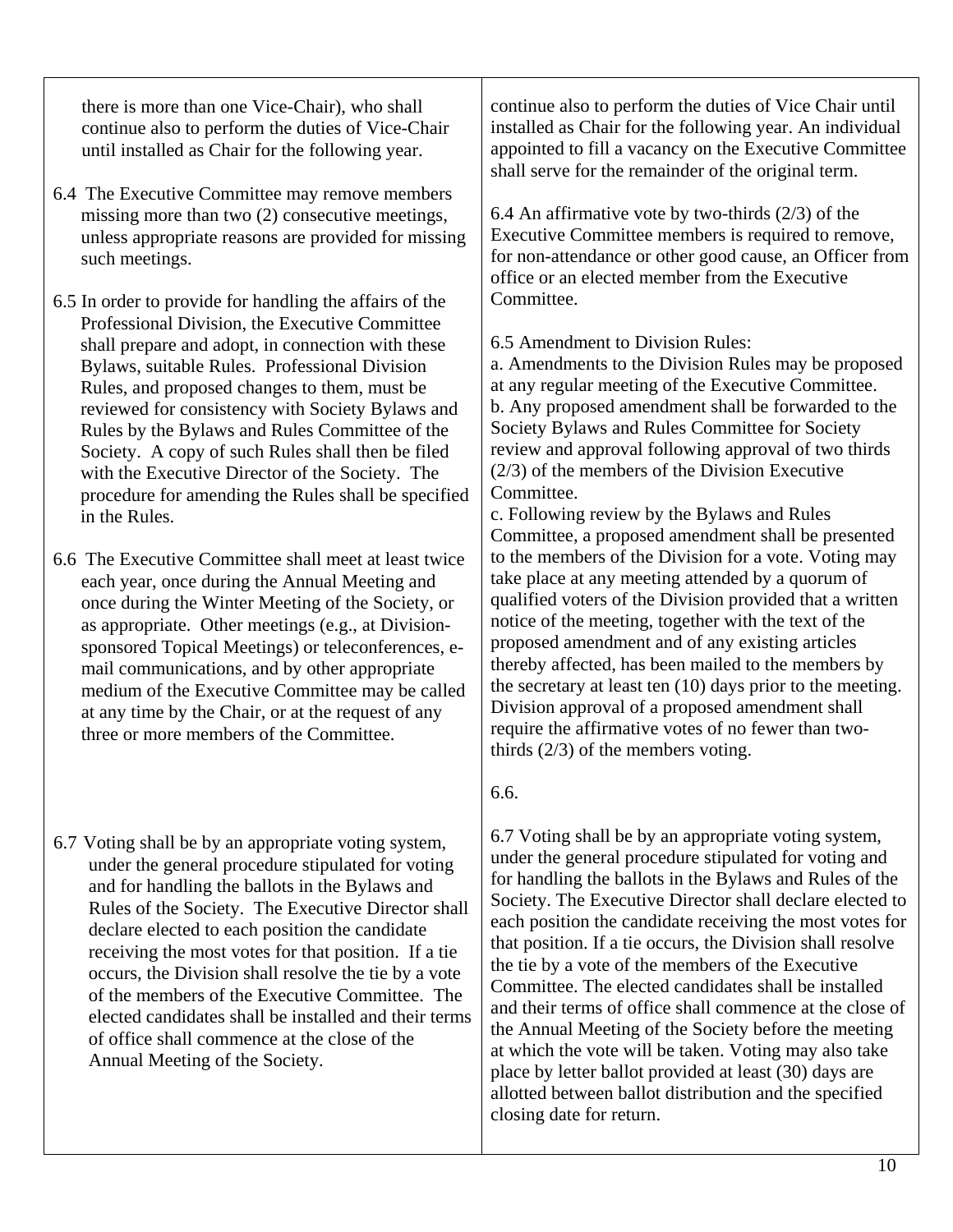| $B7 - Officers$<br>7.1 The Officers of the Division (or TG) shall be a<br>Chair, at least one Vice-Chair, a Secretary, and a<br>Treasurer. The duties of the Secretary and Treasurer<br>may be combined into a single office (i.e.,<br>Secretary-Treasurer). All Officers shall hold their<br>offices for a one-year or two-year term or until their<br>qualified successors are elected or appointed.                                                                      | $R7 -$ Officers<br>7.1 The officers of the Division shall be a Chair, a<br>Vice-Chair, a Secretary and a Treasurer. The Vice-<br>Chair shall be designated Chair-Elect. The officers shall<br>hold office for one year concurrently with the term of<br>officers of the Society or until their successors are<br>elected or appointed. The Chair and Vice Chair shall be<br>Fellows or Members of the ANS.                                                                                                                                                       |
|-----------------------------------------------------------------------------------------------------------------------------------------------------------------------------------------------------------------------------------------------------------------------------------------------------------------------------------------------------------------------------------------------------------------------------------------------------------------------------|------------------------------------------------------------------------------------------------------------------------------------------------------------------------------------------------------------------------------------------------------------------------------------------------------------------------------------------------------------------------------------------------------------------------------------------------------------------------------------------------------------------------------------------------------------------|
| 7.2 The Chair and Vice-Chair of the Division (or TG)                                                                                                                                                                                                                                                                                                                                                                                                                        | 7.2 Duties of the Chair:                                                                                                                                                                                                                                                                                                                                                                                                                                                                                                                                         |
| shall be ex officio members, with voting rights, of<br>the Society's Professional Divisions Committee as<br>specified in Society Rule 7.1.4.                                                                                                                                                                                                                                                                                                                                | a. The Chair shall have supervision over the affairs of<br>the Division, subject to the direction of the Executive<br>Committee, and shall be responsible for coordinating<br>the work of the Division with the activities of the<br>Society.                                                                                                                                                                                                                                                                                                                    |
|                                                                                                                                                                                                                                                                                                                                                                                                                                                                             | b. The Chair shall be responsible for calling all<br>meetings of the Executive Committee and shall preside<br>at meetings of the Executive Committee and the<br>Division.                                                                                                                                                                                                                                                                                                                                                                                        |
|                                                                                                                                                                                                                                                                                                                                                                                                                                                                             | c. The Chair shall be responsible for representing the<br>Division at the meetings of the Society Professional<br>Divisions Committee and Society Board of Directors.                                                                                                                                                                                                                                                                                                                                                                                            |
|                                                                                                                                                                                                                                                                                                                                                                                                                                                                             | d. The Chair shall be an ex-officio member of all<br>Division Committees, with voting rights.<br>Duties of the Chair:                                                                                                                                                                                                                                                                                                                                                                                                                                            |
| 7.3The Vice-Chair (or one of them if there is more<br>than one) at the time of election shall be designated<br>Chair-Elect, and at the expiration of that term will<br>automatically succeed to the office of Chair.                                                                                                                                                                                                                                                        | 7.3. The Vice-Chair at the time of election shall be<br>designated Chair-Elect, and at the expiration of that<br>term will automatically succeed to the office of Chair.<br>While serving, the Vice Chair shall perform the duties<br>of the Chair in the Chair's absence or when the Chair is<br>unable to serve, and such other duties as may be<br>delegated to the office by the Executive Committee.                                                                                                                                                        |
| 7.4 The Secretary or Secretary-Treasurer shall record<br>and file with the Executive Director within thirty<br>$(30)$ days after the meeting date(s) the minutes of<br>the Division Executive Committee meetings.<br>Separate teleconference meetings minutes may be<br>recorded by the Division and do not have to be filed<br>with the Executive Director as long as Division<br>actions executed electronically are recorded in the<br>minutes of face-to-face meetings. | 7.4. The Secretary shall keep a record of the<br>proceedings of the Division (minutes of Executive<br>Committee meetings, teleconference meetings and any<br>other discussions carried electronically and by e-mail<br>by the Executive Committee) and shall have such other<br>duties as may be assigned by the Executive Committee<br>or these Rules. The Secretary shall act as custodian of<br>the Division Bylaws and Rules. The Secretary shall<br>arrange for all notices to Division members and for<br>publicity releases, and shall be responsible for |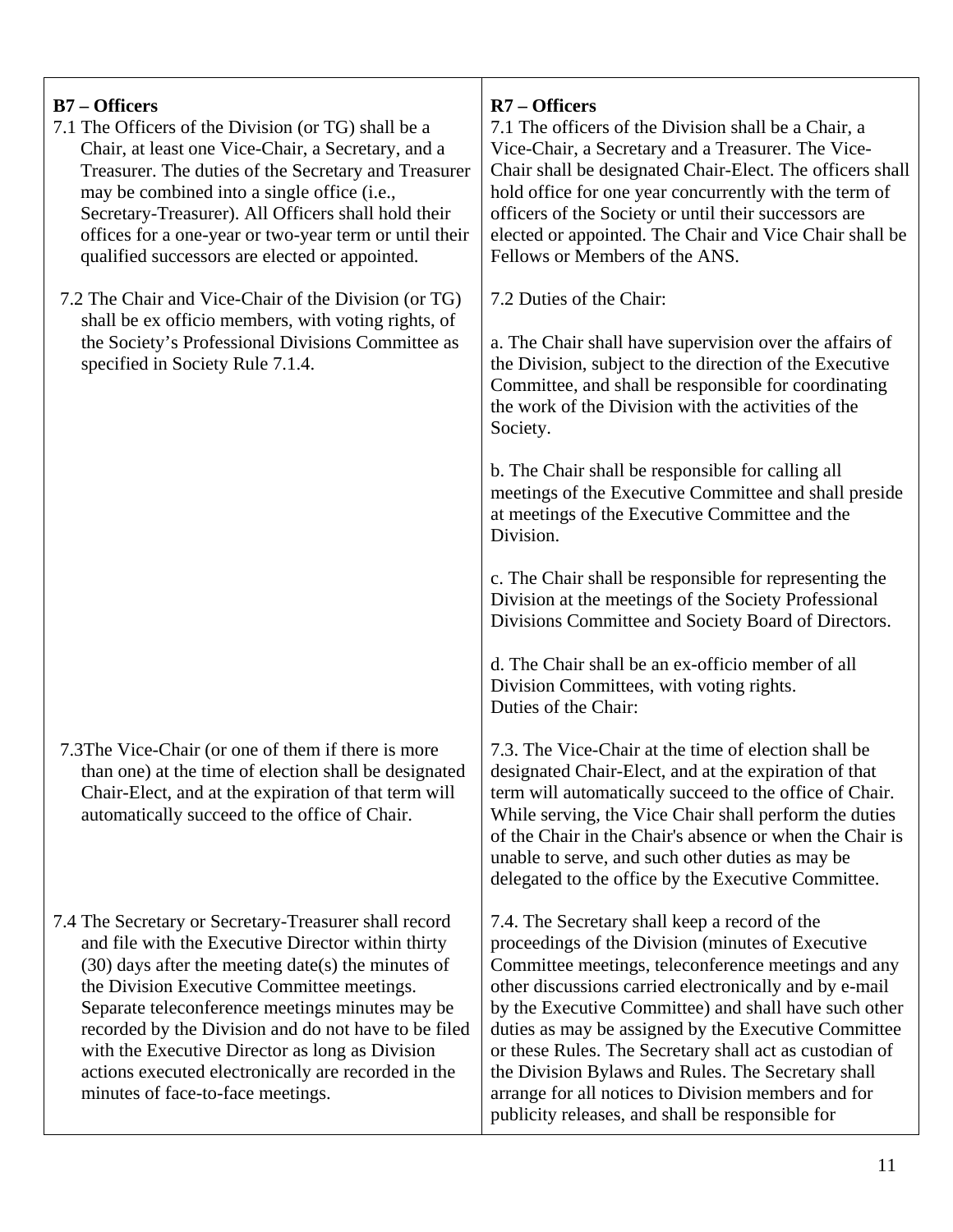|                                                                                                                                                                                                                                                                                                                                                                                                                                                                         | obtaining a roster of Division members from the<br>Executive Director. In the absence of the Chair and<br>Vice Chair, the Secretary shall preside at the meetings<br>of the Section. The Secretary shall record and file with<br>the Executive Director within thirty (30) days after the<br>meeting date(s) the minutes of the Division Executive<br>Committee meetings.                                                                                                                                                                                                                                                                                                                                                                                                                                                                                                                                                                                                               |
|-------------------------------------------------------------------------------------------------------------------------------------------------------------------------------------------------------------------------------------------------------------------------------------------------------------------------------------------------------------------------------------------------------------------------------------------------------------------------|-----------------------------------------------------------------------------------------------------------------------------------------------------------------------------------------------------------------------------------------------------------------------------------------------------------------------------------------------------------------------------------------------------------------------------------------------------------------------------------------------------------------------------------------------------------------------------------------------------------------------------------------------------------------------------------------------------------------------------------------------------------------------------------------------------------------------------------------------------------------------------------------------------------------------------------------------------------------------------------------|
| 7.5 For Divisions that do not have a Treasurer, the<br>Secretary-Treasurer shall also serve as a member of<br>the Division's Finance committee, and shall be the<br>responsible custodian of any special funds of the<br>Division. The Secretary-Treasurer shall have the<br>same duties as the Treasurer.<br>7.6 The Treasurer shall send the Division Annual<br>Budget to the Executive Director after approval of<br>the Executive Committee but before December 31. | 7.5. The Treasurer shall serve as a member of the<br>Finance Committee and shall be the responsible<br>custodian of any special funds of the Division, shall<br>develop the Division's annual financial plan and budget<br>based on input from the conference of the Executive<br>Committee; and shall have such other duties as may be<br>assigned by the Executive Committee. The Treasurer<br>shall send the Division budget to the Executive Director<br>after approval of the Executive Committee.<br>a. The Treasurer shall review the financial statements<br>provided by the Society's staff and shall monitor the<br>financial health of the Division.<br>a. The Treasurer shall assist with the preparation of the<br>Division's budget.<br>b. The Treasurer shall advise the other officers on<br>issues of expenses and revenue.<br>c. In the absence or incapacity of the other Officers,<br>the Treasurer shall be responsible for performing<br>the duties of the Chair. |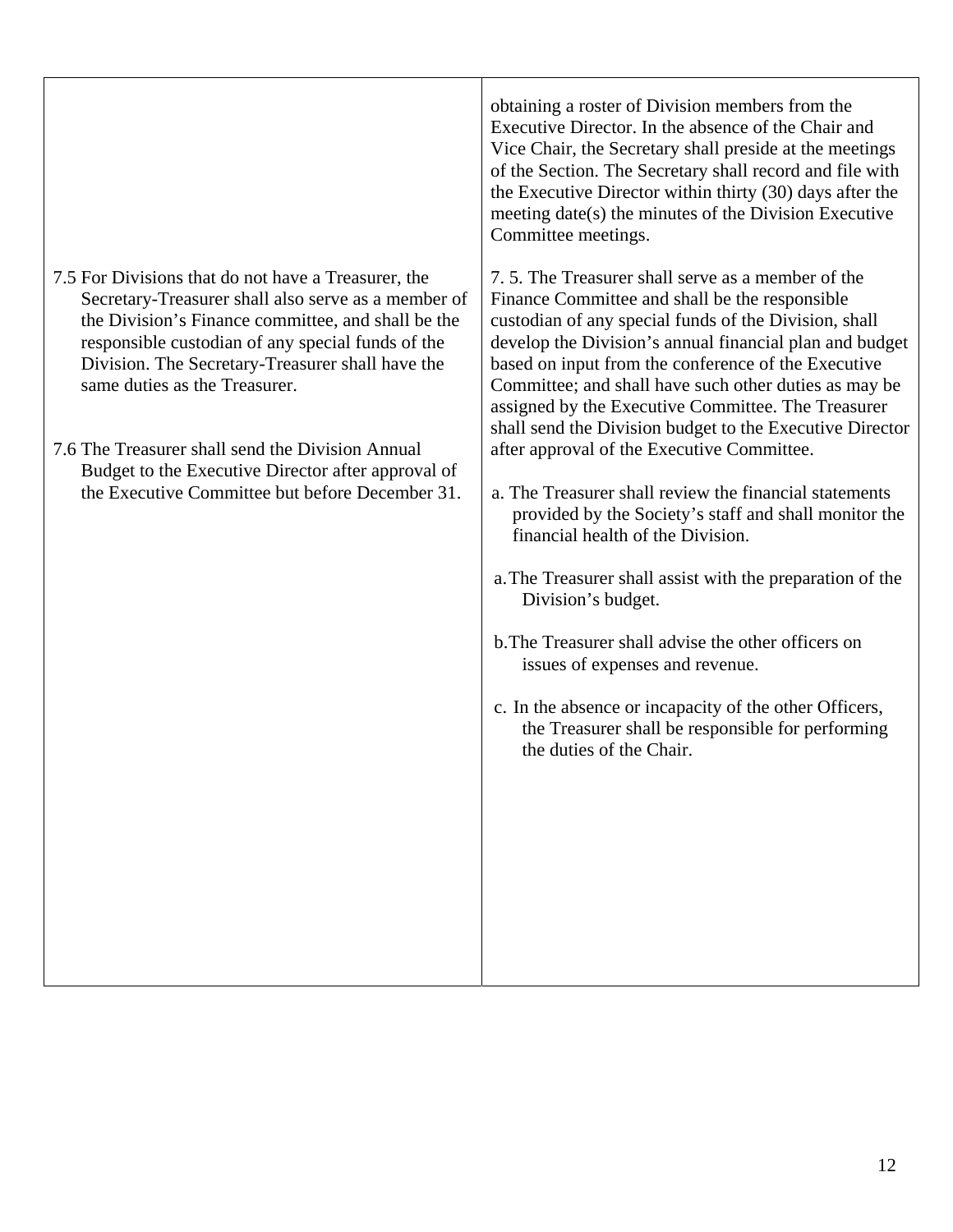| <b>Article B8 – Election and Eligibility</b>                                                                                                                                                                                                                                                                                                                                                                                                                                                                                                                                                                                                                                                                                                                                                                                    | <b>R8</b> – Election and Eligibility                                                                                                                                                                                                                                                                                                                                                                                                                                                                                                                                                                                                                                                                                                                                        |
|---------------------------------------------------------------------------------------------------------------------------------------------------------------------------------------------------------------------------------------------------------------------------------------------------------------------------------------------------------------------------------------------------------------------------------------------------------------------------------------------------------------------------------------------------------------------------------------------------------------------------------------------------------------------------------------------------------------------------------------------------------------------------------------------------------------------------------|-----------------------------------------------------------------------------------------------------------------------------------------------------------------------------------------------------------------------------------------------------------------------------------------------------------------------------------------------------------------------------------------------------------------------------------------------------------------------------------------------------------------------------------------------------------------------------------------------------------------------------------------------------------------------------------------------------------------------------------------------------------------------------|
| 8.1 The members of the Division Executive committee<br>and the officers (except the Chair) shall be elected<br>as specified in Article R6.2 and R7.1 of these rules,<br>respectively.                                                                                                                                                                                                                                                                                                                                                                                                                                                                                                                                                                                                                                           | 8.1                                                                                                                                                                                                                                                                                                                                                                                                                                                                                                                                                                                                                                                                                                                                                                         |
| 8.2 Executive Committee members shall be Fellows,<br>Members, Student Members, Emeritus or Honorary<br>Life Members of the Society.                                                                                                                                                                                                                                                                                                                                                                                                                                                                                                                                                                                                                                                                                             | 8.2 Executive Committee members shall be Fellows,<br>Members, Student Members, Emeritus or Honorary<br>Life Members of the Society. Student members in good<br>standing in the Society may also hold the office of<br>Secretary and Treasurer.                                                                                                                                                                                                                                                                                                                                                                                                                                                                                                                              |
| 8.3 The Nominating Committee shall place in the hands<br>of the Secretary or Secretary-Treasurer and<br>Executive Director no later than the completion of<br>the Winter Meeting (or seven [7] months before the<br>Annual Meeting for Divisions that were unable to<br>meet during the Winter Meeting) the names of<br>candidates for the Executive Committee and for the<br>Division officers. The Executive Director shall<br>prepare and forward to each member of the Division<br>a ballot containing the nominations submitted by<br>the Nominating Committee, and others made by<br>petition of not fewer than ten (10) members of the<br>Division, received in writing either by the<br>Nominating Committee or by the Secretary or<br>Secretary-Treasurer at least twenty-two (22) weeks<br>before the Annual Meeting. | 8.3 The Chair of the Division will create a Nominating<br>Committee composed by no less than three Members of<br>the Division. The Nominating Committee shall place in<br>the hands of the Secretary and Executive Director no<br>later than the completion of the Winter Meeting the<br>names of candidates for the Executive Committee and<br>for Division officers. The Executive Director shall<br>prepare and forward to each member of the Division a<br>ballot containing the nominations submitted by the<br>Nominating Committee, and others made by petition of<br>not fewer than ten (10) members of the Division,<br>received in writing either by the Nominating<br>Committee or by the Secretary at least twenty-two (22)<br>weeks before the Annual Meeting. |
| 8.4 At least one candidate shall be named by the<br>Nominating Committee for each Executive<br>Committee membership expiring or vacated and for<br>each elective office other than the office of Chair,<br>which will be filled by the Vice-Chair. The ballot<br>shall contain spaces for writing in additional<br>candidates.                                                                                                                                                                                                                                                                                                                                                                                                                                                                                                  | 8.4 At least one candidate shall be named by the<br>Nominating Committee for each Executive Committee<br>membership expiring or vacated and for each elective<br>office other than the office of Chair. One selected EC<br>position shall be reserved for a non- U.S. member and<br>nomination(s) for this position shall also be made by<br>the Nominating Committee. The ballot shall also<br>contain spaces for writing in additional names.                                                                                                                                                                                                                                                                                                                             |
| 8.5 Ballots, in order to be counted, shall be postmarked<br>as instructed and shall be validated by the Executive<br>Director as having been received from a Division<br>member in good standing. The Division shall be<br>responsive to future electronic voting initiatives<br>introduced by the Society, as appropriate.                                                                                                                                                                                                                                                                                                                                                                                                                                                                                                     | 8.5                                                                                                                                                                                                                                                                                                                                                                                                                                                                                                                                                                                                                                                                                                                                                                         |
| 8.6 Voting shall be by secret ballot under the general<br>procedure stipulated for voting and for handling the                                                                                                                                                                                                                                                                                                                                                                                                                                                                                                                                                                                                                                                                                                                  | 8.6                                                                                                                                                                                                                                                                                                                                                                                                                                                                                                                                                                                                                                                                                                                                                                         |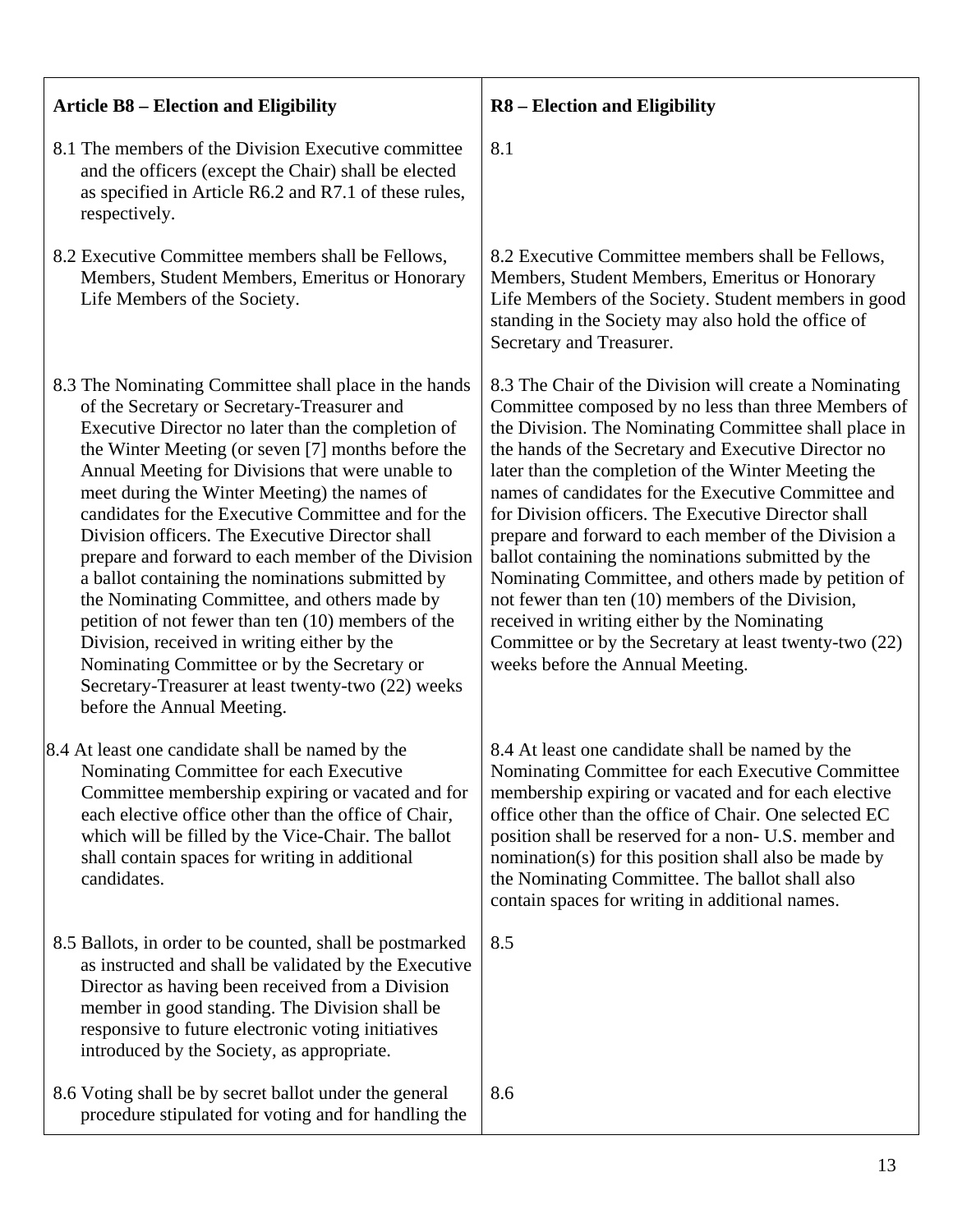| ballots in the Bylaws and Rules of the Society. The<br>Executive Director shall declare elected to each<br>position the candidate receiving the most votes for<br>that position. If a tie occurs, the Division shall<br>resolve the tie by a vote of the members of the<br>Executive Committee. The elected candidates shall<br>be installed and their terms of office shall<br>commence at the close of the Annual Meeting of the<br>Society.    |                                                                                                                                                                                                            |
|---------------------------------------------------------------------------------------------------------------------------------------------------------------------------------------------------------------------------------------------------------------------------------------------------------------------------------------------------------------------------------------------------------------------------------------------------|------------------------------------------------------------------------------------------------------------------------------------------------------------------------------------------------------------|
| 8.7 Members, elected at large, shall not be eligible for<br>election to more than two consecutive terms on the<br>Executive Committee, or more than two<br>consecutive terms of office as Secretary, Treasurer,<br>or Secretary-Treasurer. After one full term in office,<br>the Chair shall automatically be succeeded by the<br>Vice-Chair. Except as provided in these Bylaws, no<br>member shall hold more than one office<br>simultaneously. | 8.7                                                                                                                                                                                                        |
| 8.8 No member shall be eligible for the office of Vice-<br>Chair/Chair-Elect until having served on the<br>Executive Committee in any capacity for at least<br>one year except during the initial year of the<br>Division or in the event the office of Chair is<br>declared vacant.                                                                                                                                                              | 8.8                                                                                                                                                                                                        |
| 8.9 The retiring Chair shall not be eligible for election<br>as Vice-Chair/Chair-Elect for the term immediately<br>succeeding the term as Chair.                                                                                                                                                                                                                                                                                                  | 8.9<br>8.10 Succession Planning                                                                                                                                                                            |
|                                                                                                                                                                                                                                                                                                                                                                                                                                                   | Guidelines for filling the officer positions are provided<br>below. It is recognized that circumstances may require<br>deviations from these guidelines.                                                   |
|                                                                                                                                                                                                                                                                                                                                                                                                                                                   | Officers, when recruited, are asked if they will consider<br>running in the future for Secretary, Treasurer, or Vice<br>Chair. Officers are recruited from the Executive<br>Committee or Committee Chairs. |
|                                                                                                                                                                                                                                                                                                                                                                                                                                                   | Vice Chair becomes Chair<br>Secretary runs unopposed for Vice Chair.<br>Treasurer runs unopposed for Secretary.                                                                                            |
|                                                                                                                                                                                                                                                                                                                                                                                                                                                   | Executive Committee members are recruited from<br>Division Members at Large and Committee<br>Members who are not already members of the                                                                    |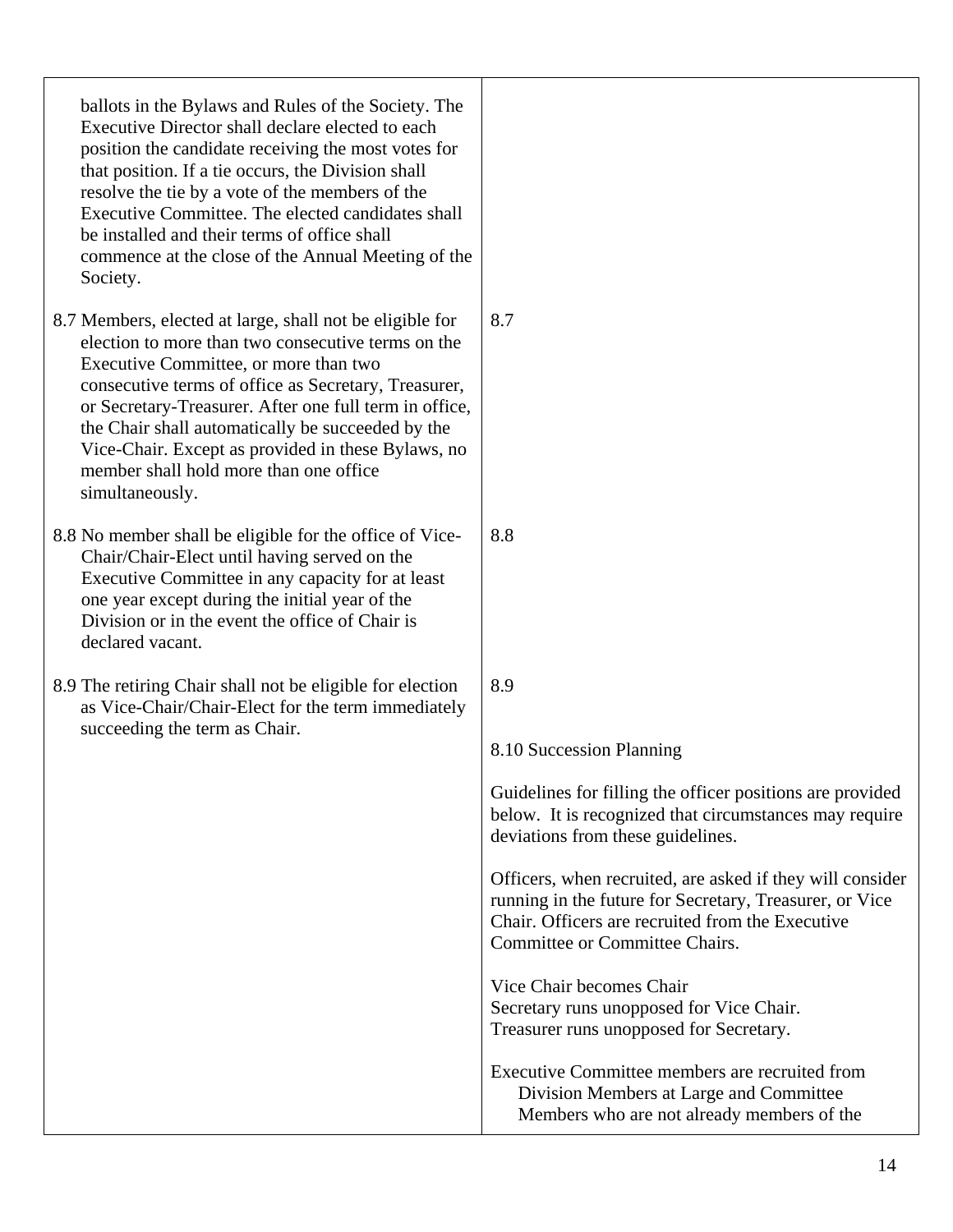Executive Committee. The number of nominees for At Large Member positions on the Executive Committee is greater than the number of open positions. a. The Secretary shall ensure that a complete set of the up-to-date Bylaws and Rules is available, typically via the Division Website. b. The EC shall review on a regular basis (e.g., once per two years) the Bylaws and Rules. Members of the EC are encouraged to attend paper review sessions on a rotating basis.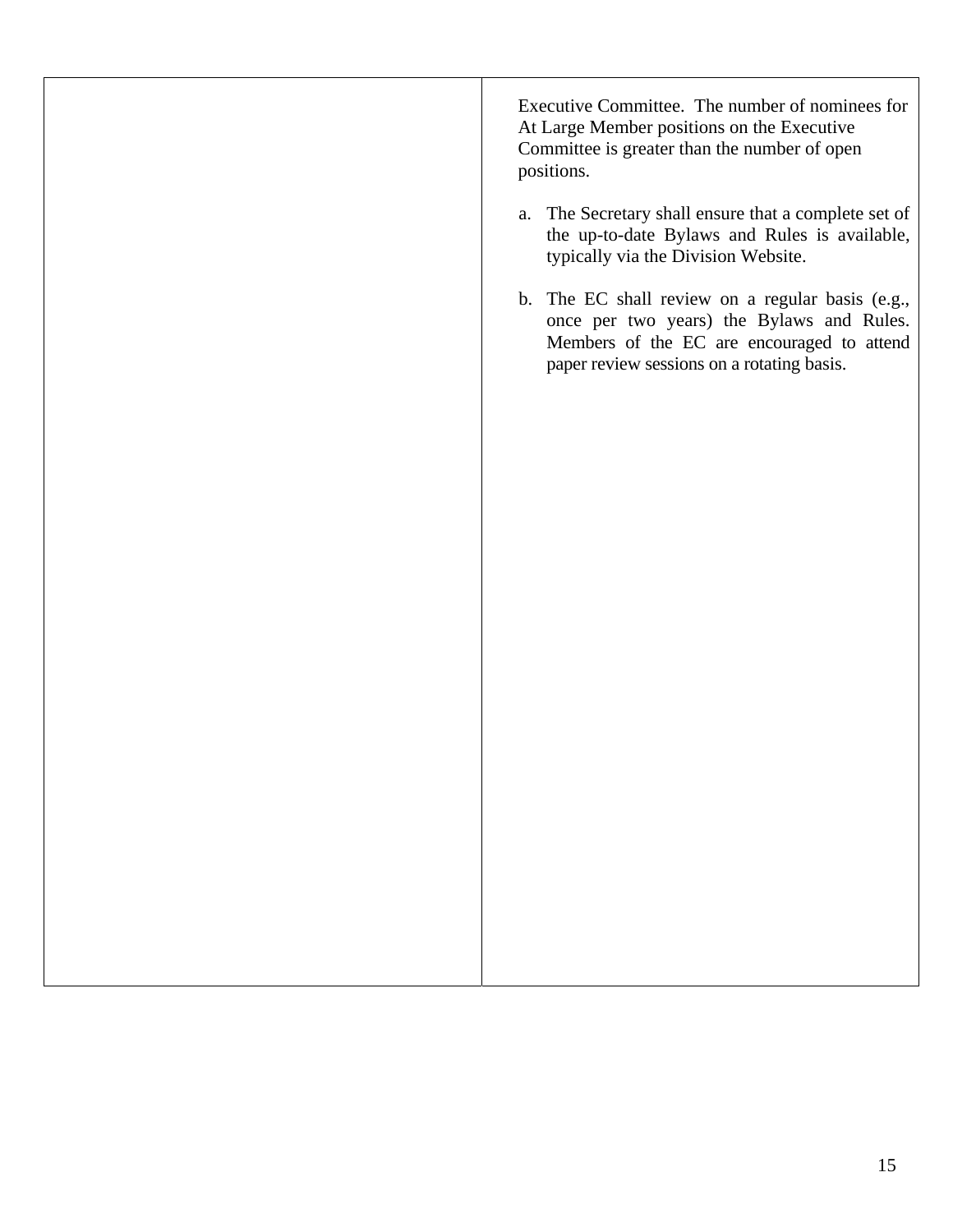| <b>Article B9 – Standing and Special Committees</b>                                                                                                                                 | <b>R9</b> – Standing and Special Committees                                                                                                                                                                                                                                                                                                                                                                                                  |  |
|-------------------------------------------------------------------------------------------------------------------------------------------------------------------------------------|----------------------------------------------------------------------------------------------------------------------------------------------------------------------------------------------------------------------------------------------------------------------------------------------------------------------------------------------------------------------------------------------------------------------------------------------|--|
| 9.1 A Division may establish Standing and Special<br>Committees.<br>9.2 A simple majority of the members of the<br>committee shall constitute a quorum at all<br>committee meetings | 9.1 The Standing and Special Committees of the<br>Division shall be appointed by the Chair of the Division<br>to serve to the end of the Chair's term, except as the<br>otherwise specified. Appointments to committees shall<br>be reported to the Executive Committee for ratification,<br>and that Committee may change the appointed<br>personnel of committees at any time at its discretion.<br>The standing committees shall include: |  |
|                                                                                                                                                                                     | a. The Nominating Committee (NC) shall be chaired by<br>the most recent available Past Chair of the Division and<br>include the current Division Chair, Vice Chair and up to<br>two additional members appointed by the current Chair<br>of the Nominating Committee. The Nominating<br>Committee shall function as described in Article B8.                                                                                                 |  |
|                                                                                                                                                                                     | The NC shall consider suggestions from the officers<br>and Executive Committee, without, however, being<br>bound by them in any way.                                                                                                                                                                                                                                                                                                         |  |
|                                                                                                                                                                                     | The NC is to encourage the membership of the<br>Division to put forward suitable candidates.                                                                                                                                                                                                                                                                                                                                                 |  |
|                                                                                                                                                                                     | The NC shall establish a list of potential candidates,<br>greater than required for immediate election<br>vacancies, to provide a suitably extensive pool for<br>initial selection.                                                                                                                                                                                                                                                          |  |
|                                                                                                                                                                                     | The selection of the final slate of candidates by the<br>NC shall be carried out starting from the list of<br>potential candidates. The selection procedure shall<br>be carried out in closed meetings with attendance<br>limited to NC members or by other suitable<br>confidential means limited to NC members.                                                                                                                            |  |
|                                                                                                                                                                                     | The Chair of the NC is responsible for ascertaining<br>the willingness to run of each slated candidate. The<br>NC Chair may be assisted in this task by other NC<br>members, but only at his or her specific request.                                                                                                                                                                                                                        |  |
|                                                                                                                                                                                     | Any member of the Society may be a candidate,<br>subject to the limitations described in the Bylaws<br>and these Nominating Rules. The NC shall make an<br>effort to obtain a "balanced composition" of the<br>Executive Committee by trying to obtain candidates<br>representing the various aspects of the nuclear field                                                                                                                   |  |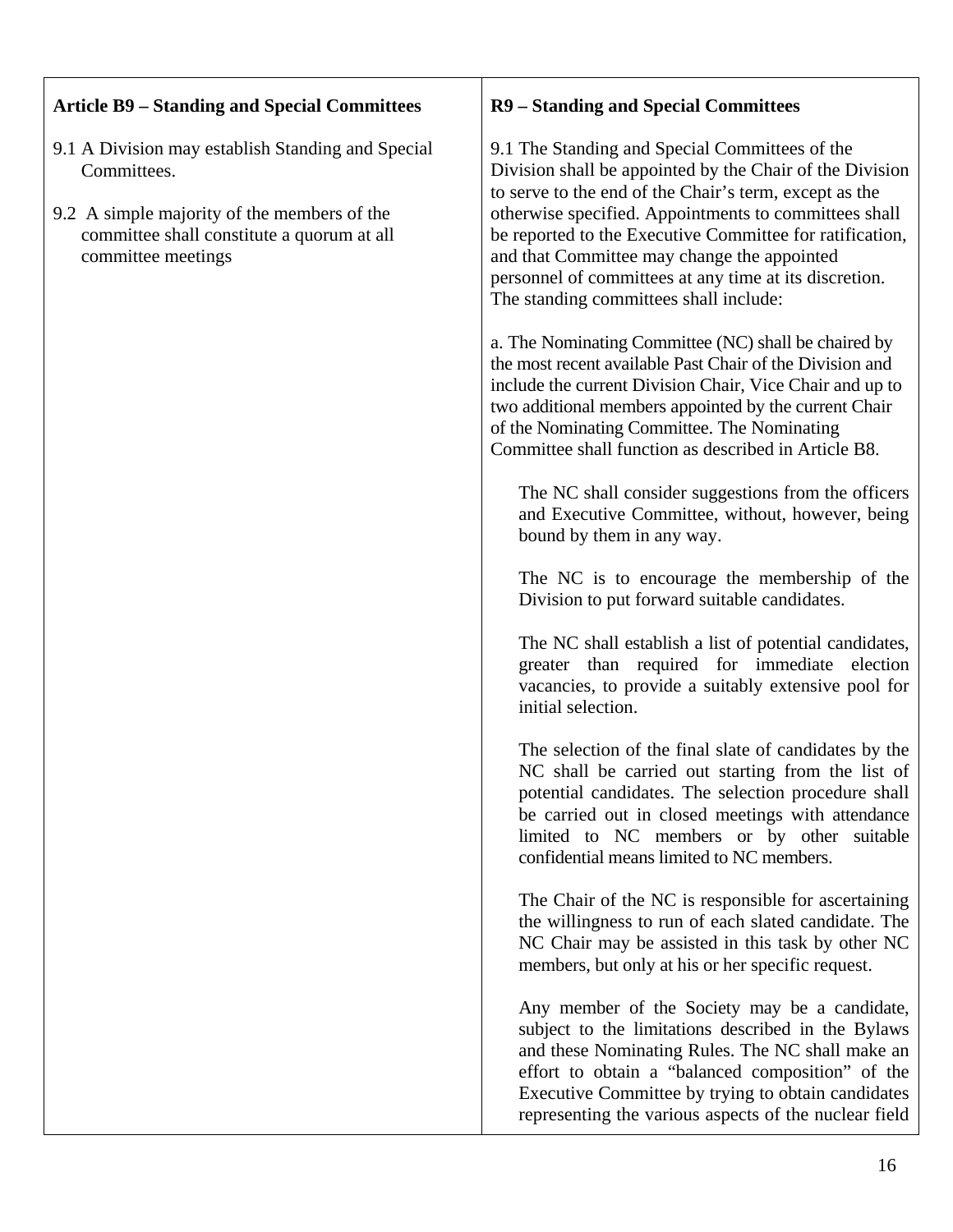(industry, governmental agencies, universities, national laboratories, etc.), as well as the various geographical regions. In this respect, it is recalled that a substantial fraction of the membership of the Division reside outside the U.S. (Canada, Western Europe, Japan, etc.).

Members of the Executive Committee may be candidates for the positions of Vice Chair, Secretary, or Treasurer, subject to the limitations described in the Bylaws. Similarly, the Secretary or Treasurer may be a candidate for the position of Vice Chair.

The Chair of the NC, upon completion of the nominating procedure shall submit a report the Executive committee which shall include: a) the final slate of candidates, b) a list of potential candidates for consideration in future elections, and c) any other information the Chair of the NC feels may be useful for future NCs. This report shall be made part of the official record of the division.

c. Program Committee – composed of not fewer than four (4) members. The Program Committee shall be responsible for planning Division meetings, courses, and special events and for coordinating all meetings with those of the Society and other organizations. The Program Committee will coordinate with ANS local sections when organizing topical meetings or other special events. Participation by representatives of other Divisions interested in the DESD issues will be encouraged. The Committee shall be responsible for identifying and recommending special sessions for presentations at Society Meetings and Topical Meetings for Division sponsorship. The Committee also is responsible for ensuring that approved sessions, topical meetings, courses, and special events are organized and conducted to uphold the high quality of information exchange and program management appropriate for the Division and the Society. The Chair of the Program Committee shall be responsible for liaison with the Program Committee of the Society and may delegate such responsibility to another Program Committee member. Members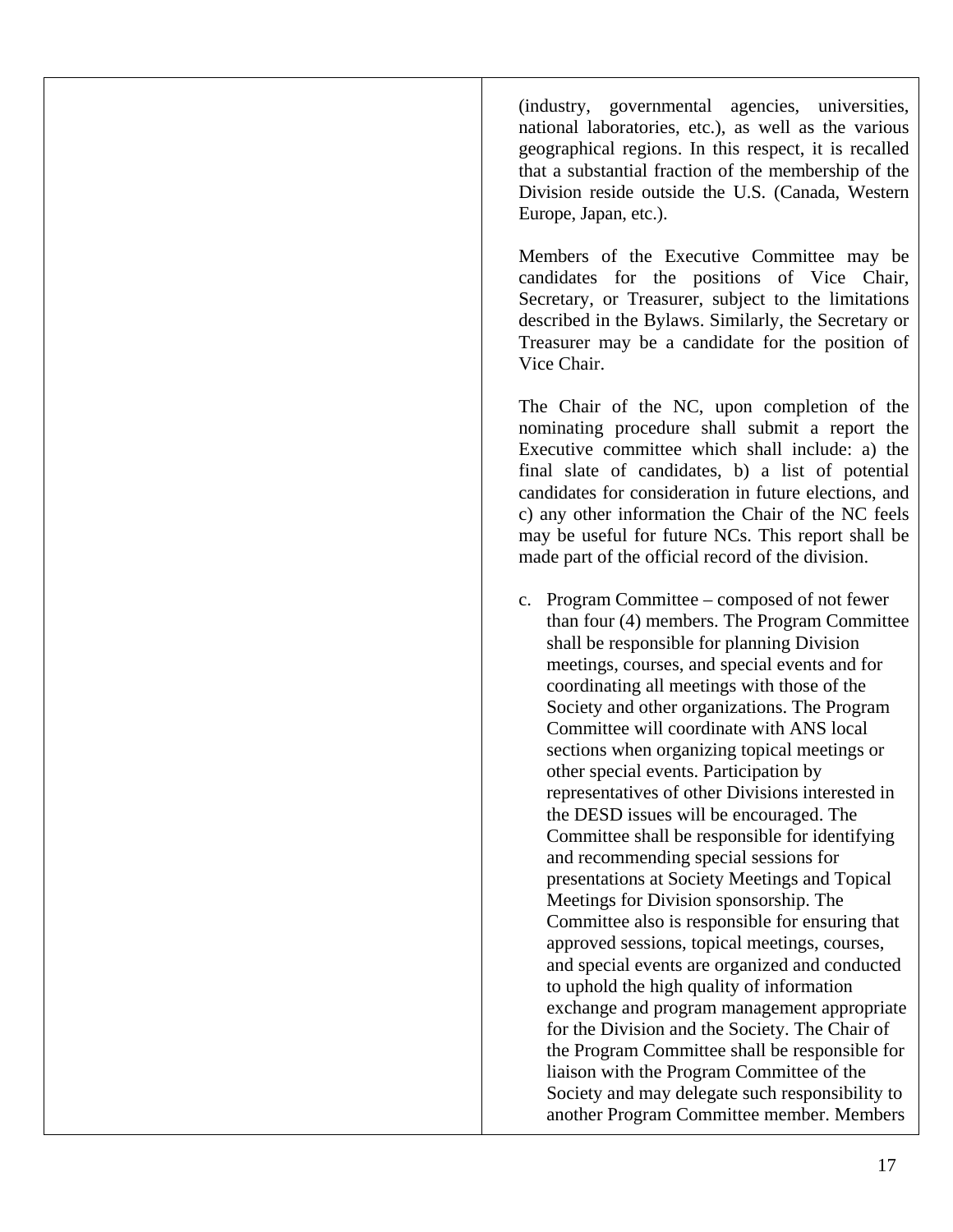of the Executive Committee may serve as members of the Program Committee. The Chair of the Program Committee shall be appointed by the Chair of the Division. The Chair of the Program Committee will be either an elected member of the Executive Committee or will be an ex-officio nonvoting member of the Executive Committee.

The Chair of the PC shall appoint members of the PC. Members of the PC shall be members of the Division.

Members of the PC are appointed for a term not exceeding three years. In general, Division members may serve on the PC for not more than two (2) consecutive terms. The PC Chair may appoint a replacement member, if a member cannot fulfill the term.

The total number of members of the PC, including the Chair, shall be determined by the structure developed by the PC. In selecting the members of the PC, the Chair should make an effort to obtain a good representation of the entire Decommissioning and Environmental Sciences Division community on the basis disciplines, affiliation (industry, universities, national laboratories, governmental agencies, etc.), section and geography (domestic and international). The total number of members shall be at least seven (7), including the chair

All programs proposed by the PC are subject to final approval by the EC.

The PC shall establish a list of reviewers for paper review for papers submitted for each semiannual ANS meeting. Division members who are not members of the PC may be invited to participate in the paper review. The PC Chair shall carry primary responsibility for the conduct of review of papers submitted to Division for presentation at the semiannual meetings. The Chair has the right to make adjustments in the number and type of reviewers and should consult in this matter with the National Meeting Technical Program Chair of the meeting.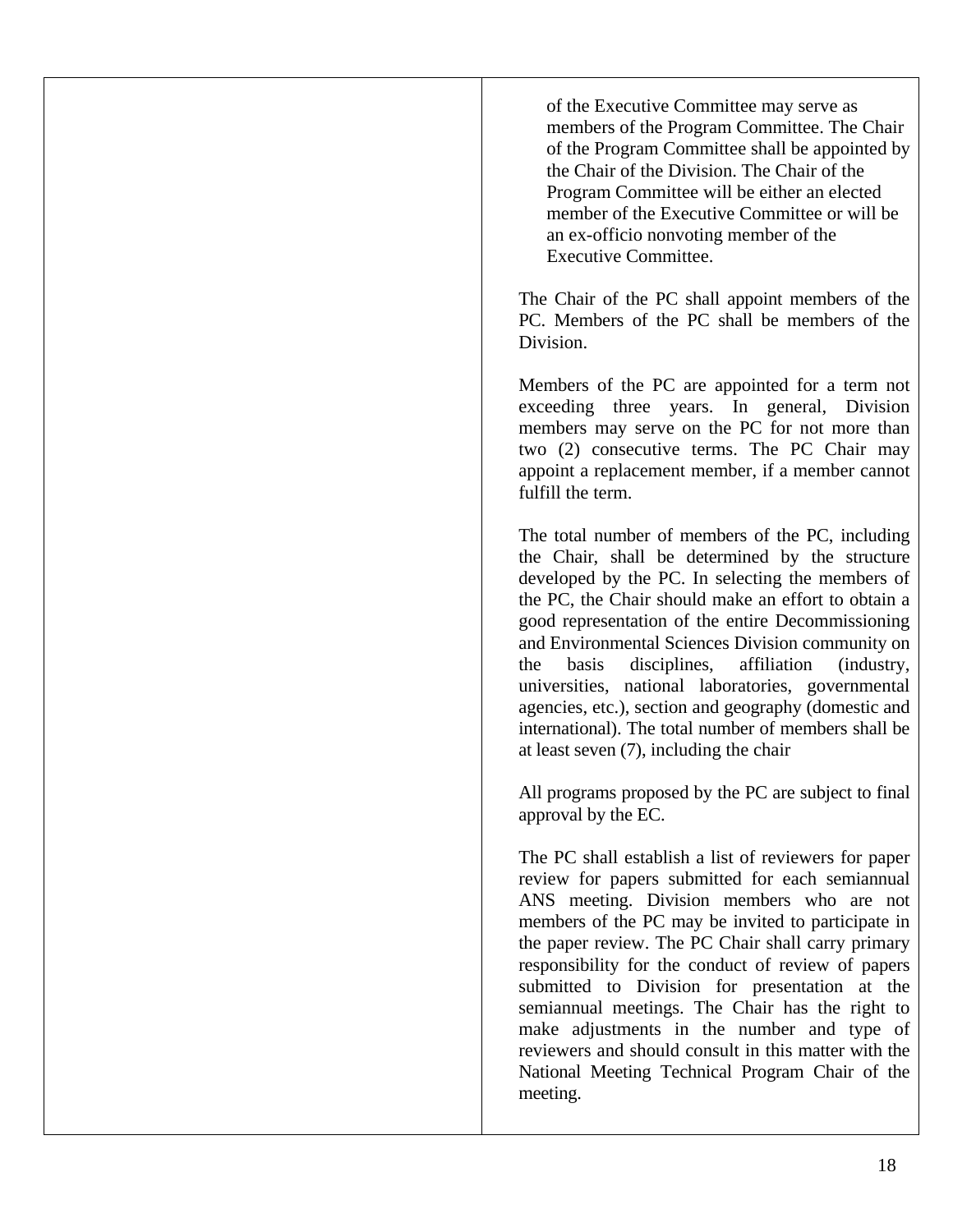Meetings of the PC are open to the ANS membership.

c. Membership Committee, composed of no fewer than three (3) Division members, in charge of bringing the advantages of the Division and of Society membership to the attention of qualified candidates, and ensuring that Division sponsored activities are in line with the needs and expectations of the Division members.

d. Finance Committee – composed of the treasurer and not fewer than two (2) other members who shall be responsible for the financial activities of the Division in cooperation with the Society Treasurer and Executive Director.

d. Honors and Awards Committee – composed of not fewer than three (3) members who shall be responsible for recommending to the Executive Committee Division members as candidates for Division and Society Honors and Awards and nominees for Society officers and membership on national committees and recognizing Division Members with outstanding contributions to the Division and the Society.

The Honors & Awards Committee (H&AC) shall be appointed by the DESD Chair, subject to approval by a simple majority of the members of the EC.

The H&AC shall prepare proposals to establish any new awards.

An award may be established by the Division to recognize outstanding paper(s) by student(s) in relevant fields submitted and presented at an ANS- (co)-sponsored meeting. This award may be named "Student Outstanding Paper Award," and shall consist of an appropriate document (or plaque). The Student Outstanding Paper Award is not limited to ANS student members.

An award shall be established by the Division to recognize outstanding paper(s) in relevant fields submitted and presented at an ANS-(co)-sponsored meeting. This award shall be named "Outstanding Paper Award," and shall consist of an appropriate document (or plaque. The Outstanding Paper Award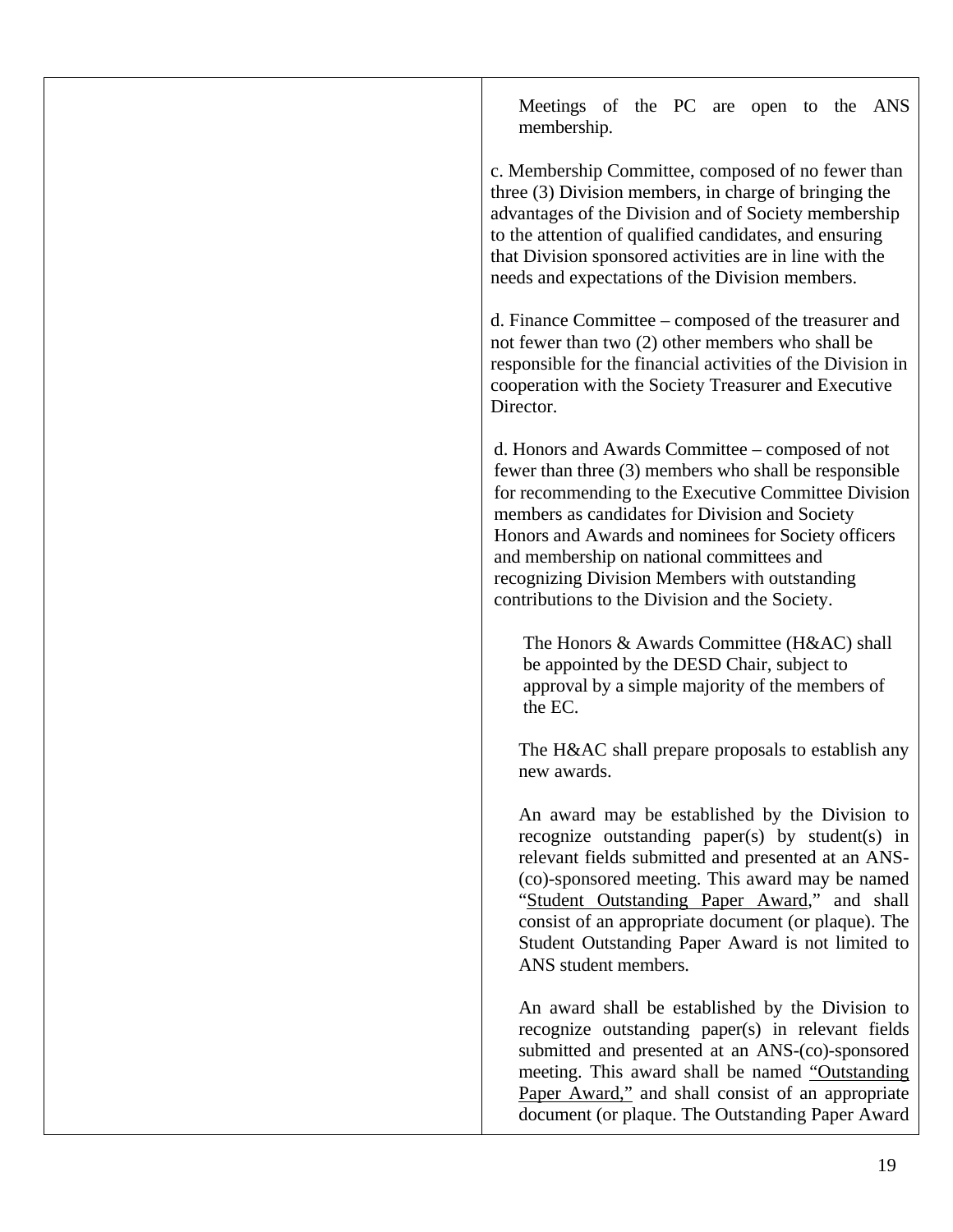is not limited to ANS members, and shall, if possible, be given out every year to one or more authors.

An award shall be established by the Division for the purpose of recognizing (an) outstanding panel presentation in relevant fields submitted and presented at an ANS-(co)-sponsored meeting during the current year. This award shall be named "Outstanding Panel Presentation," and shall consist of an appropriate document (or plaque. The Outstanding Panel Presentation is not limited to ANS members, and shall, if possible, be given out every year to one or more authors.

The role of the H&AC shall also include the following tasks:

Select or arrange for the selection of one or more candidate-recipients for the "Student Outstanding Paper Award," the "Outstanding Paper Award", and "Outstanding Panel Presentation Award".

Prepare a list of Division members who are to be considered for promotion to the ANS Fellow Grade.

Submit the names of the candidate-recipients of awards and the candidates for the ANS Fellow Grade to the EC for final selection and approval by the EC.

Submit the final approved lists of candidates for the ANS Fellow Grade to the ANS National Honors and Awards Committee.

In collaboration with the ANS National Honors and Awards Committee prepare appropriate document(s) or plaque(s) for the award(s) and make appropriate preparations for a fitting ceremony during which the awards are to be given.

f. Publications Committee, composed of no fewer than three (3) Division members, one of which must be the Vice-Chair, in charge of the Division's publications, such as the Web site and Newsletter. The Vice- Chair is responsible for the approval of the content included in the various Division publications.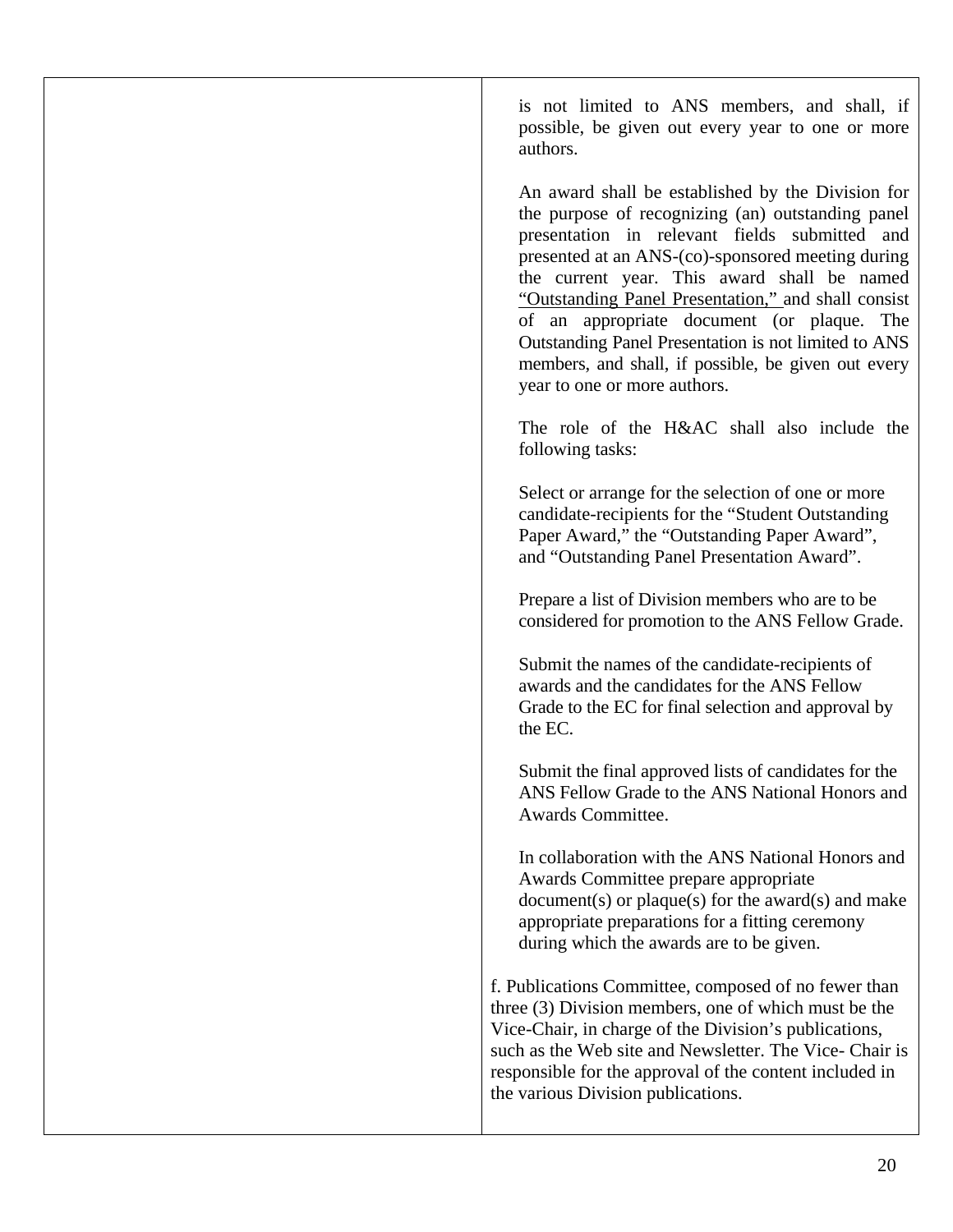g. Scholarships and Student Support Committee, composed of no fewer than three (3) Division members, in charge of identifying students worthy of receiving a Division Scholarship or a Travel Stipend and making recommendations to the Executive Committee for Division Scholarships; providing support to Student Conferences and other Student activities; and identifying opportunities to engage Students in Division activities.

h. Website Committee, composed of not fewer than three (3) members including the Secretary. The Chair is the Web Content Chair. The Website Committee is responsible for maintaining up to date content on the Division Website.

i. Publicity and Public Policy - composed of not fewer than two (2) members who shall be responsible for making recommendations to the Executive Committee Division on originating and approving Society policy statements and other public policy and publicity.

j. Goals and Planning – Composed of not fewer than two (2) members who shall be responsible for recommending to the Executive Committee changes to the Annual Plan and Long Range (5 year) Plan. The Chair of this committee shall be the Immediate Past Chair.

k. The Nuclear Production of Hydrogen Working Group (NPHWG) is sponsored by the Division. The Nuclear Production of Hydrogen Working Group focuses on building recognition of the importance of nuclear energy in the coming era of hydrogen fuel as a parallel energy carrier to electricity. The NPHWG will be a link between ANS and other societies and organizations interested in hydrogen.

l. Additional standing committees may be established by the Executive Committee. Special committees may be established from time to time by the Chair, subject to authorization by the Executive Committee; these shall be dissolved upon completion of the duties assigned to them. All such committees should have at least two (2) members.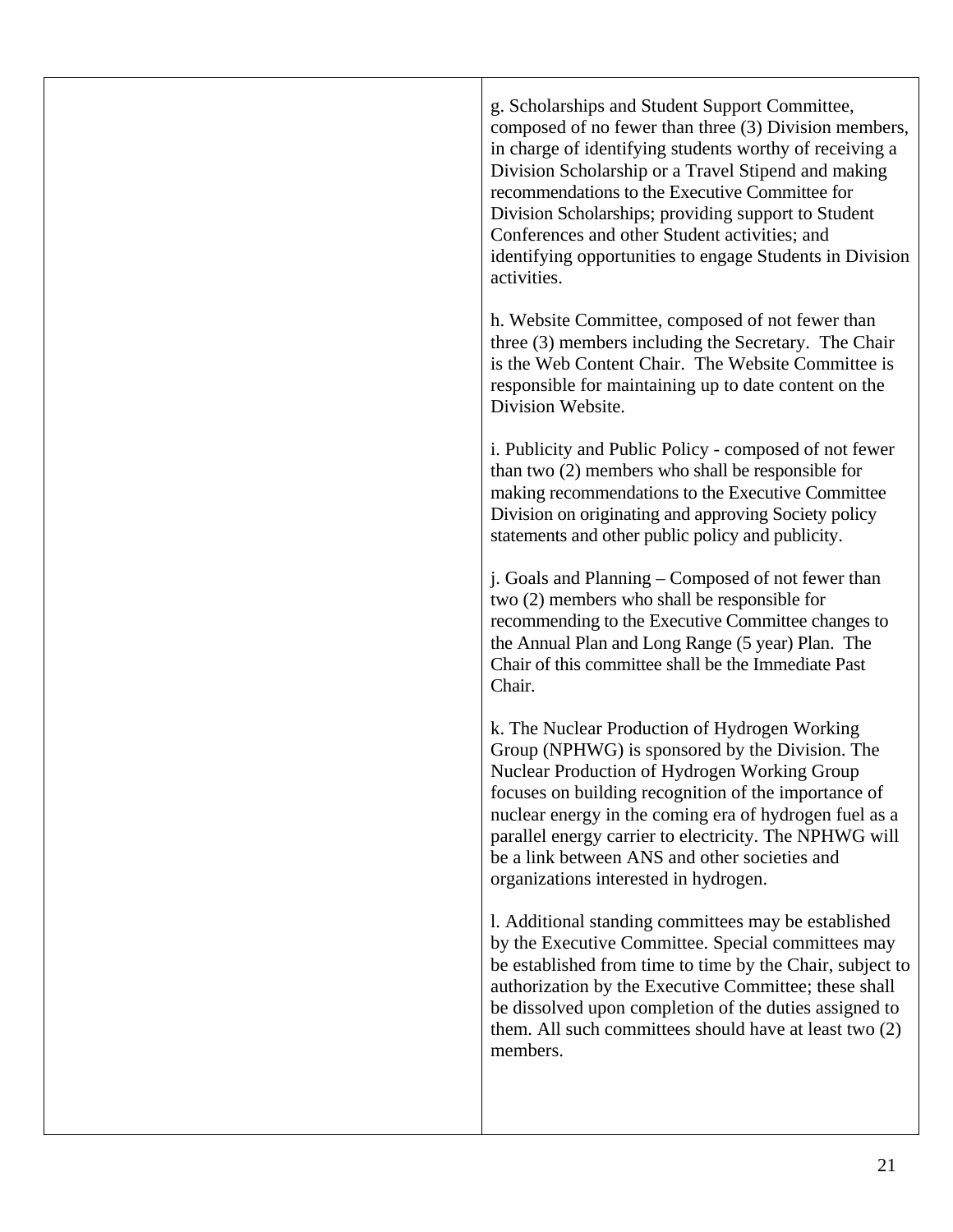| 9.3 Division Special Committees:<br>Special committees may be established from time to<br>time by the Chair, subject to authorization by the<br>Executive Committee; these shall be dissolved upon<br>completion of the duties assigned to them. All such<br>committees should have at least two (2) members.                                                                                                                                                                                                                                          |
|--------------------------------------------------------------------------------------------------------------------------------------------------------------------------------------------------------------------------------------------------------------------------------------------------------------------------------------------------------------------------------------------------------------------------------------------------------------------------------------------------------------------------------------------------------|
| a. The Nominating Committee (NC) shall be chaired by<br>the most recent available Past Chair of the Division and<br>include the current Division Chair, Vice Chair and up<br>to two additional members appointed by the current<br>Chair of the Nominating Committee. The Nominating<br>Committee shall function as described in Article B8.                                                                                                                                                                                                           |
| The NC shall consider suggestions from the officers<br>and Executive Committee, without, however, being<br>bound by them in any way.                                                                                                                                                                                                                                                                                                                                                                                                                   |
| The NC is to encourage the membership of the<br>Division to put forward suitable candidates.                                                                                                                                                                                                                                                                                                                                                                                                                                                           |
| The NC shall establish a list of potential candidates,<br>greater than required for immediate election<br>vacancies, to provide a suitably extensive pool for<br>initial selection.                                                                                                                                                                                                                                                                                                                                                                    |
| The selection of the final slate of candidates by the<br>NC shall be carried out starting from the list of<br>potential candidates. The selection procedure shall be<br>carried out in closed meetings with attendance limited<br>to NC members or by other suitable confidential means<br>limited to NC members.                                                                                                                                                                                                                                      |
| The Chair of the NC is responsible for ascertaining<br>the willingness to run of each slated candidate. The<br>NC Chair may be assisted in this task by other NC<br>members, but only at his or her specific request.                                                                                                                                                                                                                                                                                                                                  |
| Any member of the Society may be a candidate,<br>subject to the limitations described in the Bylaws and<br>these Nominating Rules. The NC shall make an effort<br>to obtain a "balanced composition" of the Executive<br>Committee by trying to obtain candidates<br>representing the various aspects of the nuclear field<br>(industry, governmental agencies, universities,<br>national laboratories, etc.), as well as the various<br>geographical regions. In this respect, it is recalled<br>that a substantial fraction of the membership of the |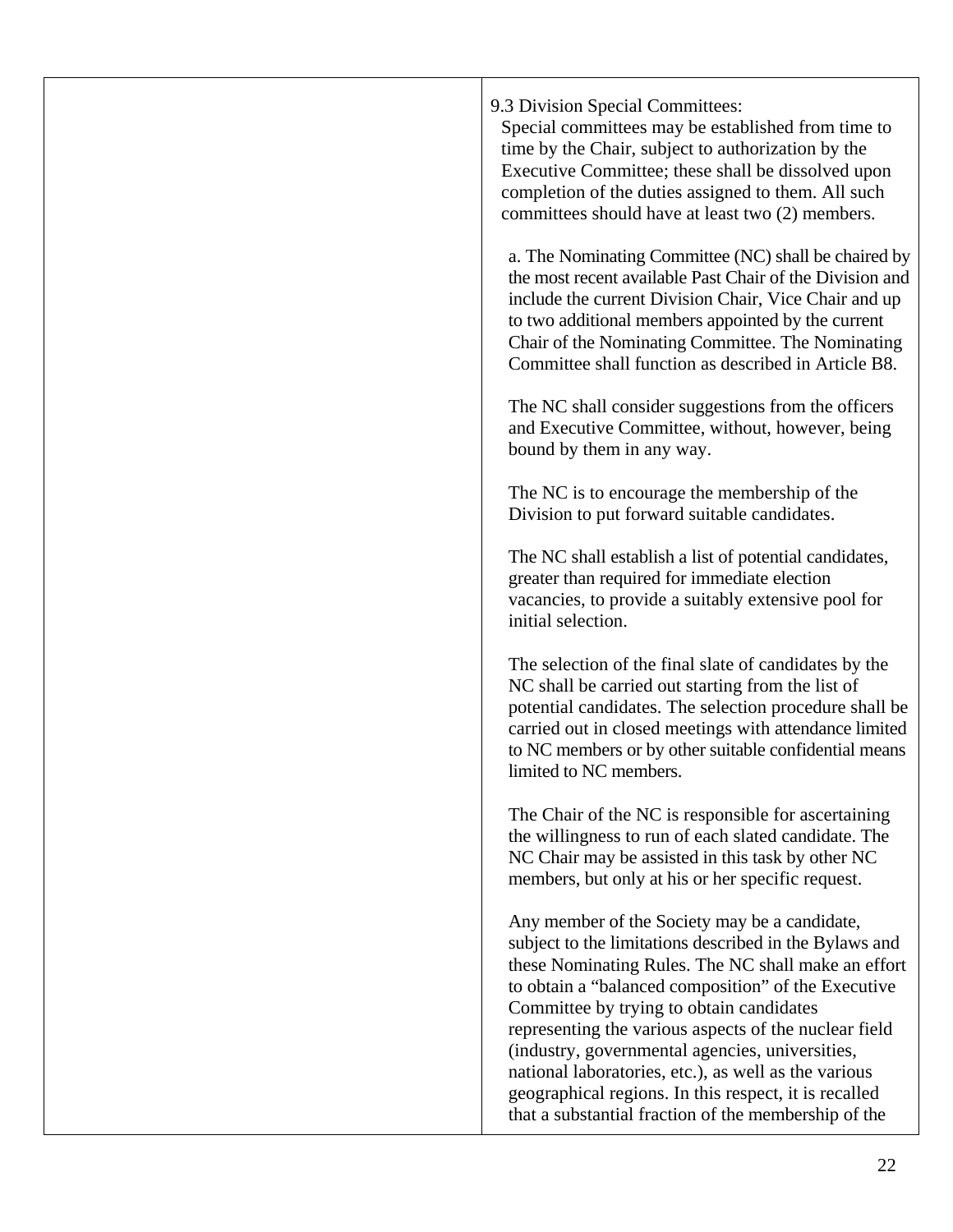Division reside outside the U.S. (Canada, Western Europe, Japan, etc.).

Members of the Executive Committee may be candidates for the positions of Vice Chair, Secretary, or Treasurer, subject to the limitations described in the Bylaws. Similarly, the Secretary or Treasurer may be a candidate for the position of Vice Chair.

The Chair of the NC, upon completion of the nominating procedure shall submit a report the Executive committee which shall include: a) the final slate of candidates, b) a list of potential candidates for consideration in future elections, and c) any other information the Chair of the NC feels may be useful for future NCs. This report shall be made part of the official record of the division.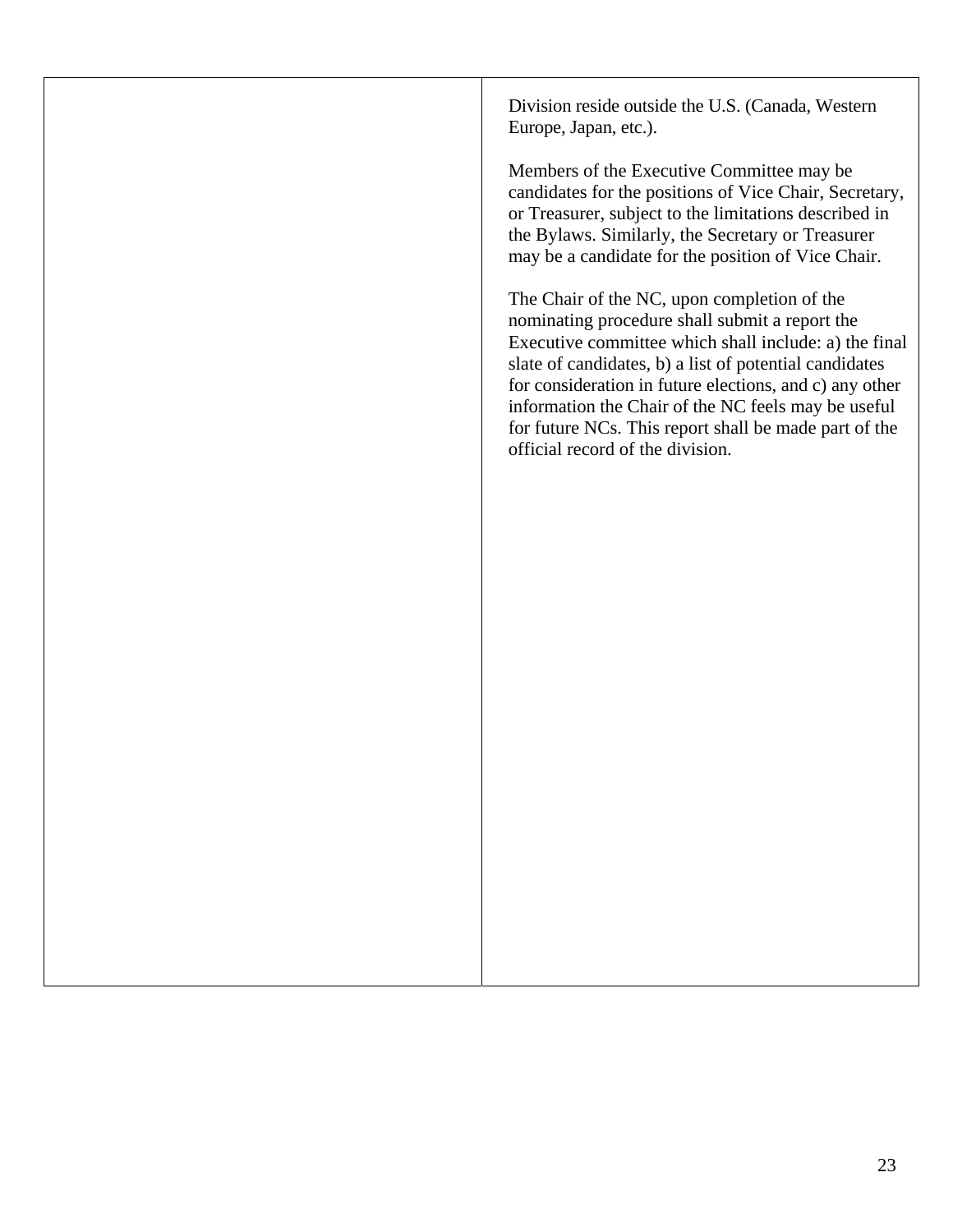## **B10 – Meetings**

- 10.1 Meetings of the Division (or TG) shall be held as determined by the Executive Committee, at times and places it shall designate. If a business meeting is held, it shall be scheduled to coincide with the Annual Meeting of the Society and shall precede the annual reorganization of the Division (or TG) Executive Committee. The Secretary or Secretary-Treasurer shall mail an advance notice of all intended meetings of the Division (or TG) to the Executive Director of the Society not less than six (6) weeks before the date of that meeting. In addition, notices of all meetings will be sent to the members of the Division (or TG) not less than six (6) weeks before the meeting. These meetings are open to all members in good standing in the Division.
- 10.2 A quorum for the transaction of business at all Division (or TG) meetings shall consist of fifteen (15) qualified voters or twenty (20) percent of the qualified voters.

## **R10 – Meetings**

10.1 The DESD Executive Committee shall hold no fewer than two (2) meetings each year. Acceptable methods of conducting Executive Committee business include, but are not limited to, meeting in person in conjunction with a National Meeting, E-Mail, or teleconference. A notice for each meeting should be provided in a timely manner to all voting and nonvoting members. If a question requiring the vote of the membership is scheduled for a Division meeting, the meeting notice shall be distributed a minimum of 10 days prior to the meeting.

The Executive Committee will typically meet via teleconference at least twice between the semiannual meetings of the Society.

If the meeting is solely being held to review an amendment to these Bylaws, the notification requirements of Article B11 will take precedence.

10.2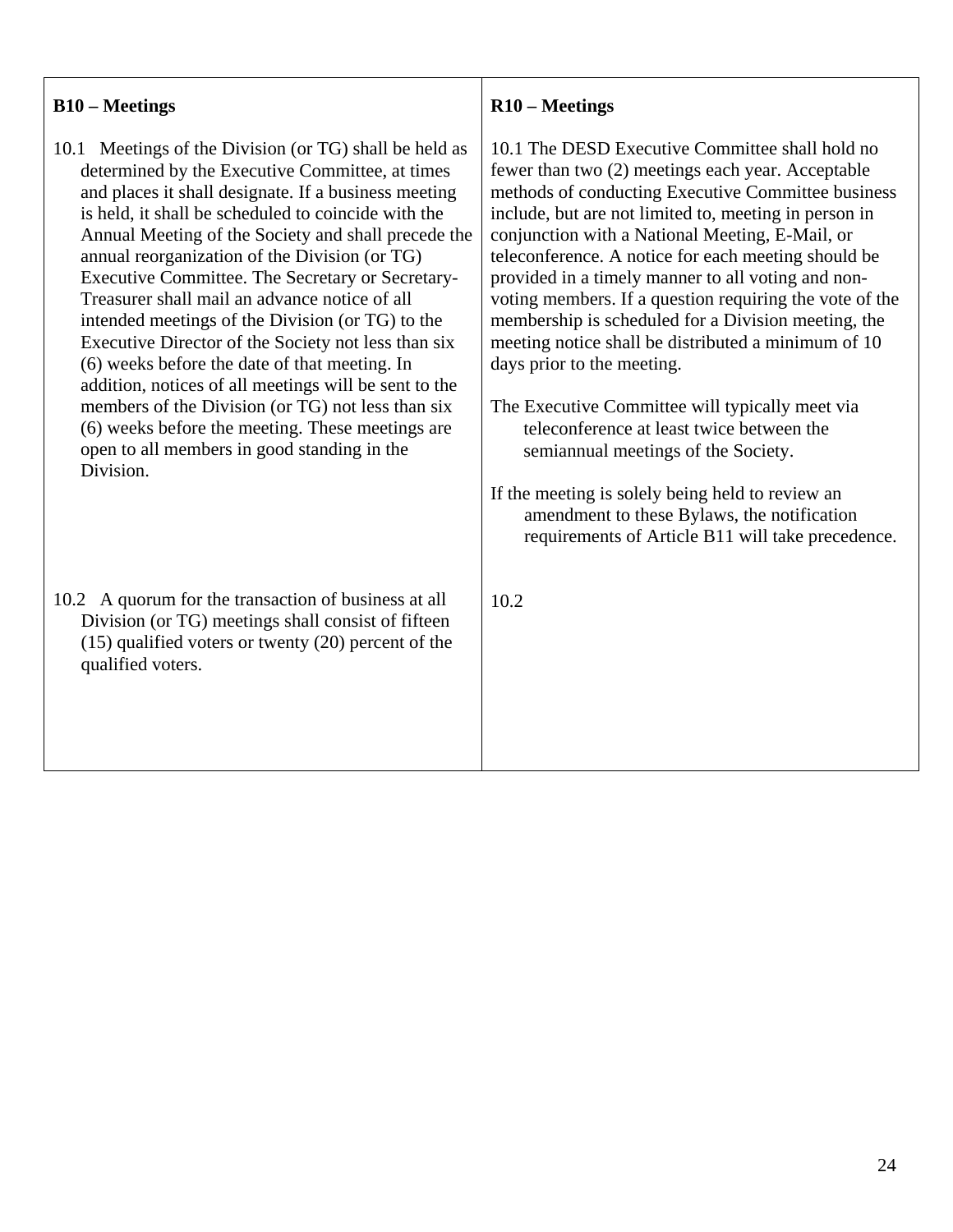#### **B11 - Amendments**  11.1 Amendments to these Bylaws may be proposed by the Chair of any Division, the Professional Divisions Committee, the Society Bylaws and Rules Committee, or the Society Board of Directors. Amendments must be of a nature that they can be applied equitably to all Divisions, in keeping with the intent of the Standard Bylaws. Upon approval of a simple majority of the Society's Executive Committee, the proposed amendment shall be forwarded to each Division (or TG) for comment. Comments should be filed with the Professional Divisions Committee Chair no later than forty-five (45) days prior to the next ANS national meeting. Further detailed procedures for approval of amendments to the Standard Bylaws are in the ANS Rule R18.9.1. 11.2 The Professional Divisions Committee shall notify all Divisions of approved amendments to the Standard Bylaws. Each Division shall be responsible for reviewing approved amendments to determine if corresponding changes to the Division's Rules are required. **R11 – Amendments**  11.1 Proposed Amendments to the Standard Bylaws: a. Proposed amendments to these Rules must be endorsed by 2/3 vote of the Executive Committee and submitted to the Society Bylaws and Rules Committee (BRC) for Review. b. The Bylaws and Rules Committee shall check for consistency with Society Bylaws and Rules and file a letter with the Division Secretary stating the results of the review. c. The proposed amendment, as endorsed by the BRC, shall then be presented to the members of the Division for a vote. Division approval of a proposed amendment shall require the affirmative votes of a simple majority of DESD members voting. 4. The proposed amendment shall become effective following Division approval and the Division Secretary's filing of a certified copy of the approved amendment with the Executive Director of the Society. A copy of the letter of affirmation from the Bylaws and Rules Committee shall be attached to the amendment. 11.2 Approved Amendments to the Standard Bylaws a. When notified of an approved amendment to the Standard Bylaws, the Secretary shall obtain an updated copy of the Division Bylaws from the National Bylaws and Rules Committee, and prepare reconciling changes in the Division Rules for review and approval by the Executive Committee. b. The Division Secretary shall be responsible for notifying members of amendments to the Rules as soon as possible after adoption. Division members shall be notified of the amended Bylaws and Rules by appropriate means, such as posting the amended Bylaws on the Division webpage or including a notice in the Division newsletter.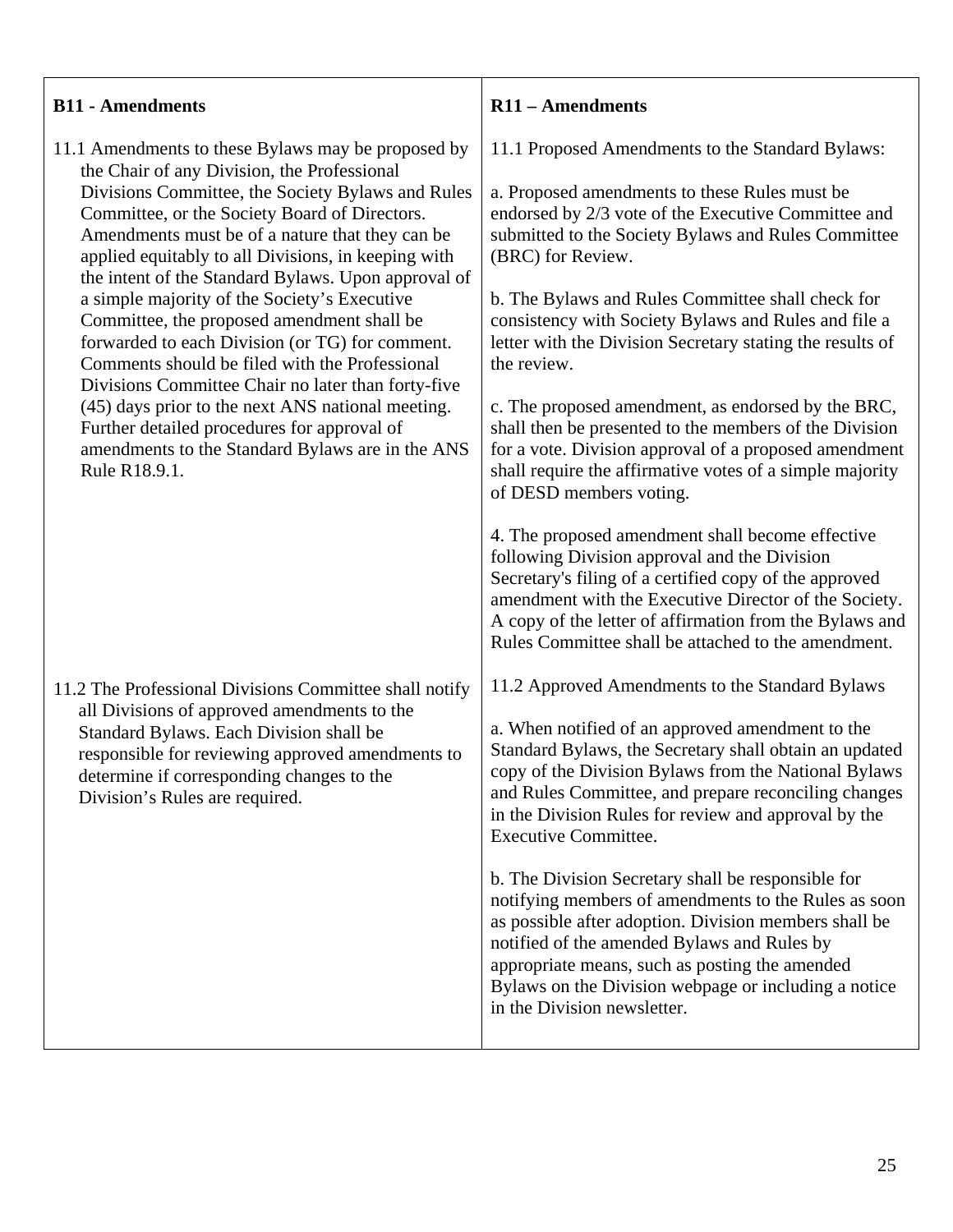| <b>Article B12 - Rules of Conduct</b>                                                                                                                                                              | <b>R12 - Rules of Conduct</b>                                                                                                                                                                                                                                                                                                                                                                                                                                                                                                                                                                                                                                                                                                                                                                                                                                                                                                                                                                                                                                                                                                                                                                                                                                                                                                                                                                                                                                                                                                                                                                                                                                                  |
|----------------------------------------------------------------------------------------------------------------------------------------------------------------------------------------------------|--------------------------------------------------------------------------------------------------------------------------------------------------------------------------------------------------------------------------------------------------------------------------------------------------------------------------------------------------------------------------------------------------------------------------------------------------------------------------------------------------------------------------------------------------------------------------------------------------------------------------------------------------------------------------------------------------------------------------------------------------------------------------------------------------------------------------------------------------------------------------------------------------------------------------------------------------------------------------------------------------------------------------------------------------------------------------------------------------------------------------------------------------------------------------------------------------------------------------------------------------------------------------------------------------------------------------------------------------------------------------------------------------------------------------------------------------------------------------------------------------------------------------------------------------------------------------------------------------------------------------------------------------------------------------------|
| 12.1 In all procedural matters not covered by the<br>Bylaws and Rules of the Division, Robert's Rules<br>of Order, latest edition, shall be used as the<br>authority for parliamentary procedures. | 12.1<br>12.2 Electronic Voting.<br>The Executive Committee, and other Division<br>committees may resolve issues before them by normal<br>voting procedures at meetings, or they may use e-mail<br>voting. In order to properly transact committee business<br>using e-mail, the following concepts shall be included<br>in the committee procedures.<br>a. The Division Chair determines if an issue is to be<br>considered and voted upon electronically.<br>b. Documents or issues for comment and vote will be<br>sent to the Division's listserv (i.e., <b>DESD@list.ans.org</b> )<br>with a request to review and comment.<br>c. Deadlines for comment and voting periods will be<br>provided by the Chair. Votes can be submitted during<br>the comment period and must be received prior to the<br>voting deadline. All members are required to reply to<br>the listserv for all other members to review both<br>comments and votes.<br>d. Once the voting deadline has passed, the Chair will<br>review the votes and inform Division members via<br>listserv of the outcome of the vote. To be valid, all<br>votes registered electronically shall have a quorum of<br>Division members registering a vote. To pass, the vote<br>must have a majority of the quorum of those registered.<br>e. Between ANS national meetings, issues that have<br>successfully passed through the electronic comment<br>and voting process will be considered approved and<br>activity may commence in accordance with the<br>approved item.<br>f. Each electronic vote will be recorded in the minutes<br>of the next face-to-face meeting of the Division for<br>historical record. |

 $\mathbf{r}$